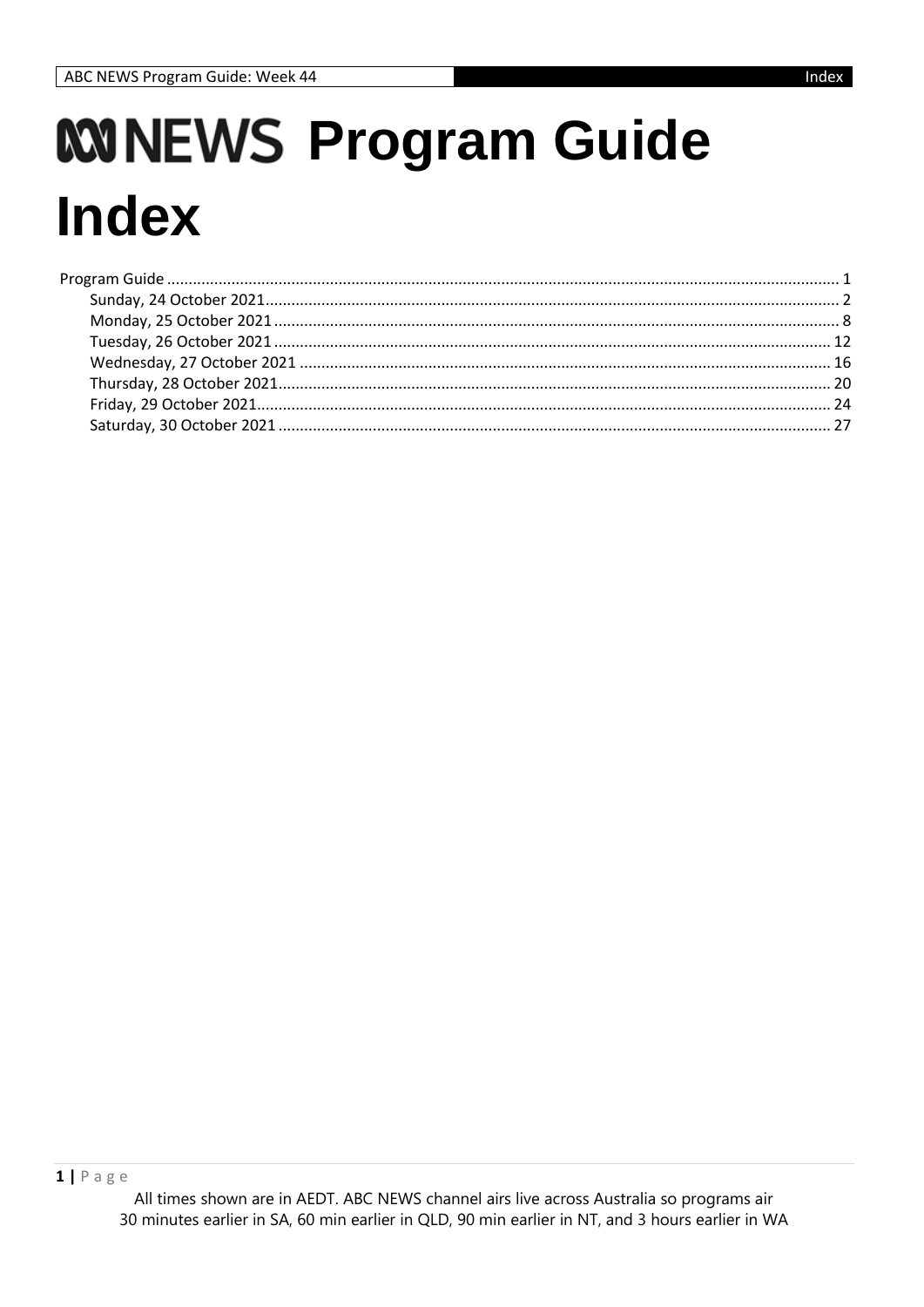## <span id="page-1-0"></span>**Sunday, 24 October 2021**

| 6:00am  | <b>ABC News Update</b>                                                                                                                                                        |
|---------|-------------------------------------------------------------------------------------------------------------------------------------------------------------------------------|
|         | The top stories from ABC News, updating you on the latest headlines and the overnight                                                                                         |
|         | news from across Australia and around the world.                                                                                                                              |
|         |                                                                                                                                                                               |
| 6:02am  | Landline                                                                                                                                                                      |
|         | (CC, Repeat)                                                                                                                                                                  |
|         | For 30 years Landline has been telling stories from the paddock to plate, covering crops,                                                                                     |
|         | climate, controversies and the characters of rural Australia. Connecting the city to the                                                                                      |
|         | country since 1991. Presented by Pip Courtney.                                                                                                                                |
|         |                                                                                                                                                                               |
| 6:30am  | <b>ABC News Regional</b>                                                                                                                                                      |
|         | (CC, Repeat)                                                                                                                                                                  |
|         | The ABC's network of reporters across Australia bring you a closer look at what's making                                                                                      |
|         | headlines in regional and rural Australia, uncovering the news, views and what's really                                                                                       |
|         | going on outside the big cities.                                                                                                                                              |
|         |                                                                                                                                                                               |
| 7:00am  | <b>Weekend Breakfast</b>                                                                                                                                                      |
|         | (CC)                                                                                                                                                                          |
|         | Ease into your Sunday with an intelligent and engaging mix of news, updated                                                                                                   |
|         | information, in-depth analysis, interviews, politics and weather. Presented by Johanna                                                                                        |
|         | Nicholson and Fauziah Ibrahim plus sport with Jared Coote.                                                                                                                    |
| 9:00am  | <b>Insiders</b>                                                                                                                                                               |
|         | (CC)                                                                                                                                                                          |
|         | David Speers and the panel unpack the issues from the past sitting week in parliament                                                                                         |
|         | and look ahead to the big topics in politics and national affairs ahead including the                                                                                         |
|         | COVID response, vaccine rollout and plans to reopen.                                                                                                                          |
|         |                                                                                                                                                                               |
| 10:00am | <b>Weekend Breakfast</b>                                                                                                                                                      |
|         | (CC)                                                                                                                                                                          |
|         | Ease into your Sunday with an intelligent and engaging mix of news, updated                                                                                                   |
|         | information, in-depth analysis, interviews, politics and weather. Presented by Johanna                                                                                        |
|         | Nicholson and Fauziah Ibrahim plus sport with Jared Coote.                                                                                                                    |
|         |                                                                                                                                                                               |
| 11:00am | <b>ABC News</b>                                                                                                                                                               |
|         | Miriam Corowa presents the latest from ABC News, following today's top stories and<br>coverage of events as they unfold. Plus original reporting, expert analysis and all the |
|         | updated news, sport, weather and information you need.                                                                                                                        |
|         |                                                                                                                                                                               |
|         |                                                                                                                                                                               |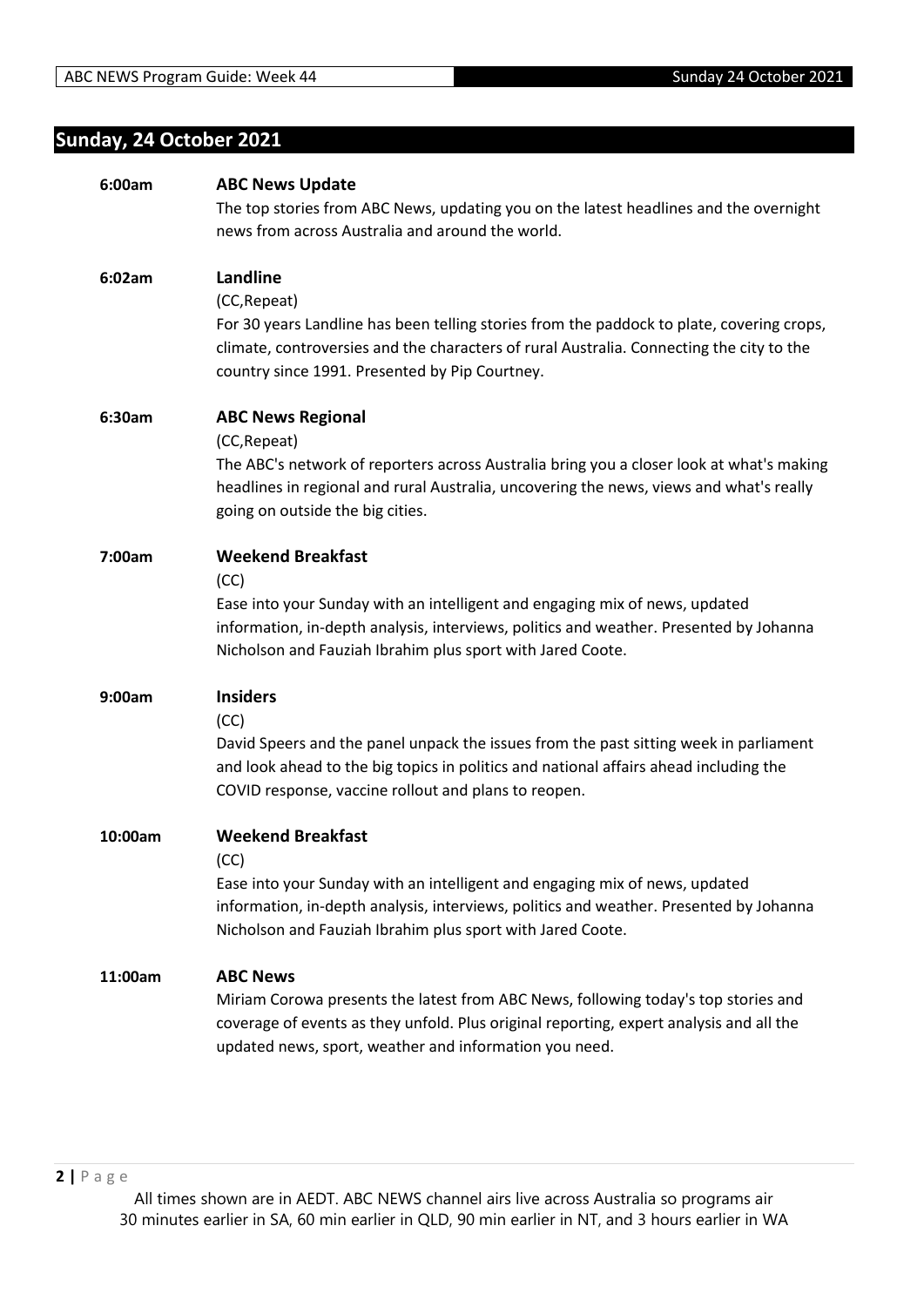| 11:30am | <b>Offsiders</b>                                                                                                                                                                        |
|---------|-----------------------------------------------------------------------------------------------------------------------------------------------------------------------------------------|
|         | (CC, Repeat)<br>Kelli Underwood presents the show that gets to the centre of the big sporting issues                                                                                    |
|         | both on and off field. Join a panel of sportswriters, experts and pundits for a challenging,                                                                                            |
|         | insightful and humorous discussion about sport.                                                                                                                                         |
| 12:00pm | <b>ABC News</b>                                                                                                                                                                         |
|         | (CC)                                                                                                                                                                                    |
|         | Miriam Corowa presents the latest from ABC News, following today's top stories and<br>coverage of events as they unfold. Plus original reporting, expert analysis and all the           |
|         | updated news, sport, weather and information you need.                                                                                                                                  |
| 12:30pm | <b>Close Of Business</b>                                                                                                                                                                |
|         | (Repeat)                                                                                                                                                                                |
|         | Rachel Pupazzoni presents a look back over the best stories and interviews from the<br>week on The Business, reporting on the big issues in the economy from finance, retail,           |
|         | small business, the markets and more.                                                                                                                                                   |
| 1:00pm  | <b>ABC News</b>                                                                                                                                                                         |
|         | Miriam Corowa presents the latest from ABC News, following today's top stories and                                                                                                      |
|         | coverage of events as they unfold. Plus original reporting, expert analysis and all the<br>updated news, sport, weather and information you need.                                       |
|         |                                                                                                                                                                                         |
| 1:30pm  | Q+A Highlights                                                                                                                                                                          |
|         |                                                                                                                                                                                         |
|         | (CC, Repeat)                                                                                                                                                                            |
|         | The show that puts you at the centre of the conversation. The highlights of Q+A as hosts<br>Virginia Trioli, David Speers and Stan Grant are joined by a panel with diverse opinions to |
|         | cover the topics that have everyone talking.                                                                                                                                            |
| 2:00pm  | <b>ABC News</b>                                                                                                                                                                         |
|         | (CC)                                                                                                                                                                                    |
|         | Miriam Corowa presents the latest from ABC News, following today's top stories and                                                                                                      |
|         | coverage of events as they unfold. Plus original reporting, expert analysis and all the<br>updated news, sport, weather and information you need.                                       |
| 2:30pm  | <b>Australian Story</b>                                                                                                                                                                 |
|         | (CC,AD, Repeat)                                                                                                                                                                         |
|         | Putting the 'real' back into reality TV, the award-winning series with no narrator and no                                                                                               |
|         | agendas, just authentic stories told in people's own words. For 25 years we have been<br>telling the stories of extraordinary Australians.                                              |
| 3:00pm  | <b>ABC News</b>                                                                                                                                                                         |
|         | Miriam Corowa presents the latest from ABC News, following today's top stories and                                                                                                      |
|         | coverage of events as they unfold. Plus original reporting, expert analysis and all the<br>updated news, sport, weather and information you need.                                       |

#### **3 |** P a g e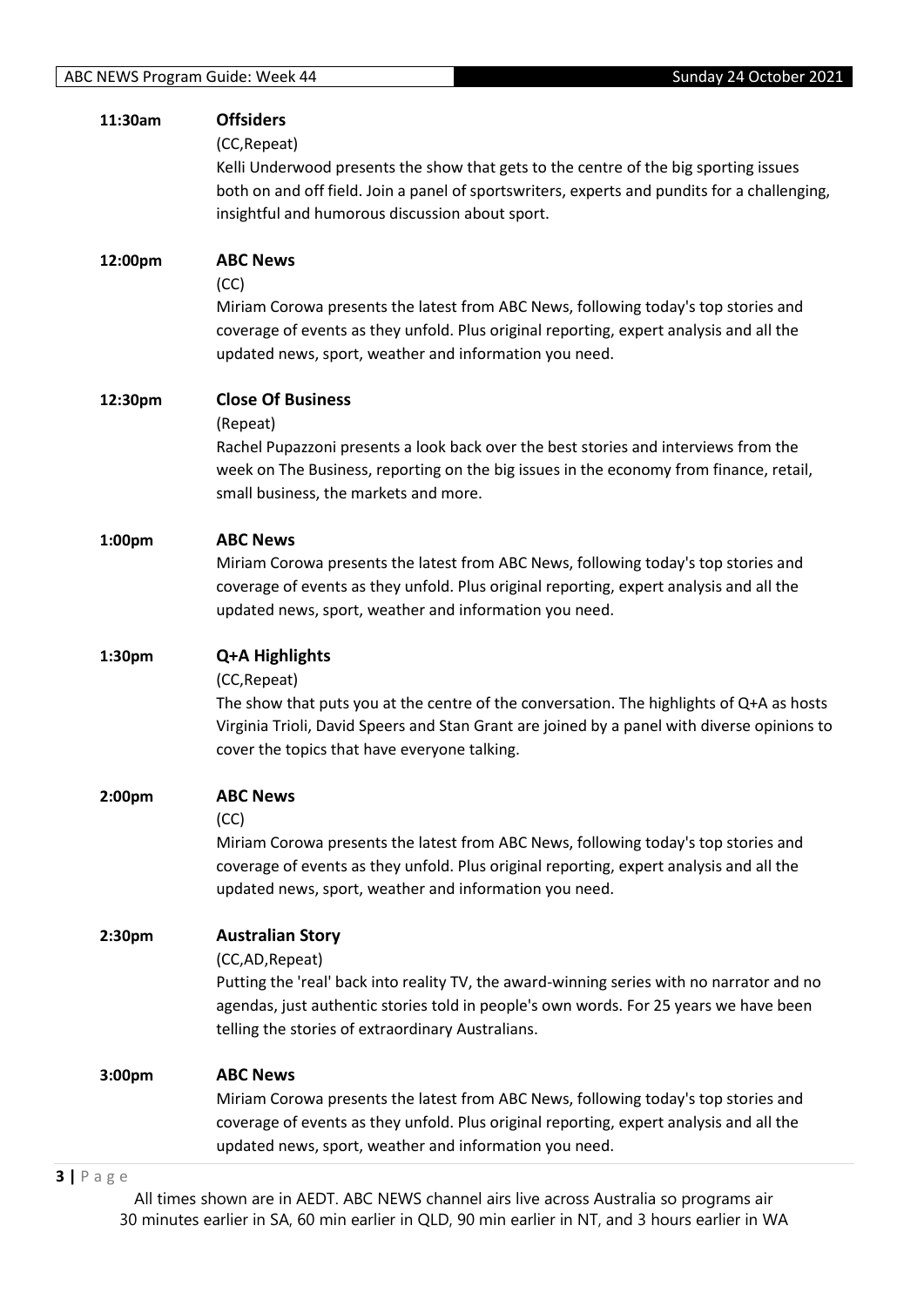| 3:30pm | <b>Offsiders</b>                                                                                                                                                             |
|--------|------------------------------------------------------------------------------------------------------------------------------------------------------------------------------|
|        | (CC, Repeat)                                                                                                                                                                 |
|        | Kelli Underwood presents the show that gets to the centre of the big sporting issues                                                                                         |
|        | both on and off field. Join a panel of sportswriters, experts and pundits for a challenging,                                                                                 |
|        | insightful and humorous discussion about sport.                                                                                                                              |
|        |                                                                                                                                                                              |
| 4:00pm | <b>ABC News Update</b>                                                                                                                                                       |
|        | Miriam Corowa presents the headlines from ABC News, bringing you the day's top                                                                                               |
|        | stories and the latest news and information at this hour.                                                                                                                    |
|        |                                                                                                                                                                              |
| 4:02pm | Landline                                                                                                                                                                     |
|        | (CC, Repeat)                                                                                                                                                                 |
|        | In 2021 Landline turns 30, celebrating three decades telling the stories of farmers,                                                                                         |
|        | businesses and communities from Australia's rural and regional heartland. Hosted by                                                                                          |
|        | award-winning journalist Pip Courtney.                                                                                                                                       |
|        |                                                                                                                                                                              |
| 5:00pm | <b>ABC News: Auslan Bulletin</b>                                                                                                                                             |
|        | (CC)                                                                                                                                                                         |
|        | The latest news and information from ABC News. This bulletin will be Auslan interpreted                                                                                      |
|        | to provide accessible information to keep Australia's deaf community connected and                                                                                           |
|        | informed. Presented by Miriam Corowa.                                                                                                                                        |
|        |                                                                                                                                                                              |
|        |                                                                                                                                                                              |
| 5:30pm | The World This Week                                                                                                                                                          |
|        | (CC, Repeat)                                                                                                                                                                 |
|        | Beverley O'Connor presents the week's best international stories from an Australian                                                                                          |
|        | perspective, as seen by ABC News reporters posted in Europe, North America, the                                                                                              |
|        | Middle East, North Asia, South Asia and the Pacific.                                                                                                                         |
|        |                                                                                                                                                                              |
| 6:00pm | <b>ABC Evening News</b>                                                                                                                                                      |
|        | Live across Australia, the latest from ABC News, following today's top stories and live                                                                                      |
|        | coverage of events as they unfold. Plus comprehensive analysis, context and original<br>investigations from ABC reporters around the world.                                  |
|        |                                                                                                                                                                              |
| 6:30pm | Movin' To The Country: South East Tasmania                                                                                                                                   |
|        | (CC, Repeat, G)                                                                                                                                                              |
|        | The team is in south-east Tasmania where Halina checks out the 3 Capes Walk, Craig                                                                                           |
|        | visits a disused rail tunnel turned mushroom farm and Kristy meets a family creating                                                                                         |
|        | locally made fashion from superfine merino wool.                                                                                                                             |
|        |                                                                                                                                                                              |
| 7:00pm | <b>ABC News Sunday</b>                                                                                                                                                       |
|        | News from where you live. ABC News Sunday brings you the day's top stories, exclusive<br>investigations and original reporting on the issues that matter to all Australians. |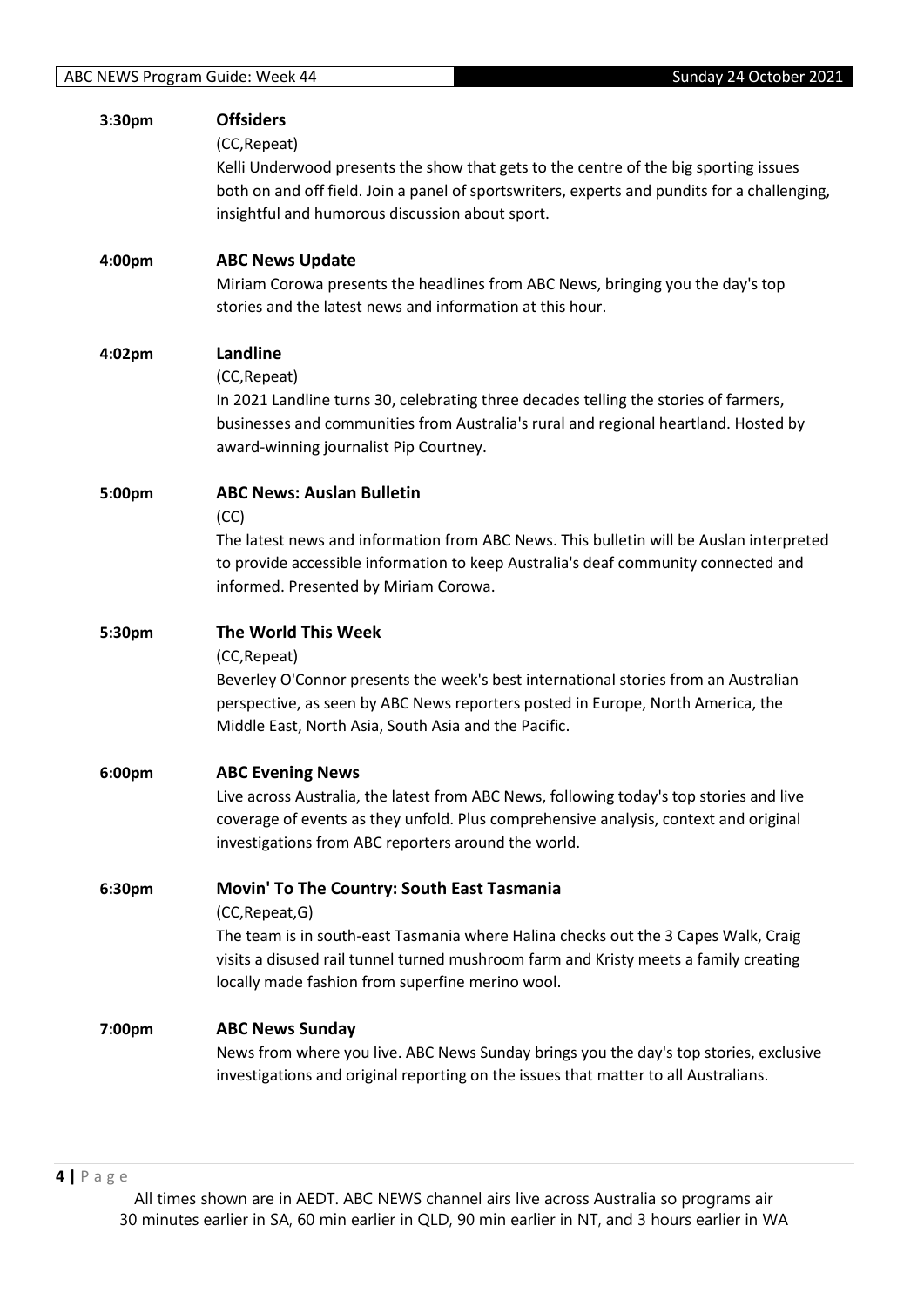| 7:40pm  | <b>The Bright Side</b><br>Sabra Lane brings you a collection of stories that aim to inspire, engage and create hope<br>where there is uncertainty. A look at the positive, solutions-based reporting from across<br>the ABC.                                                          |
|---------|---------------------------------------------------------------------------------------------------------------------------------------------------------------------------------------------------------------------------------------------------------------------------------------|
| 8:00pm  | <b>ABC News Update</b><br>The headlines from ABC News, updating you on the day's top stories from across<br>Australia and around the world.                                                                                                                                           |
| 8:02pm  | <b>Insiders</b><br>(CC, Repeat)<br>David Speers and the panel unpack the issues from the past sitting week in parliament<br>and look ahead to the big topics in politics and national affairs ahead including the<br>COVID response, vaccine rollout and plans to reopen.             |
| 9:00pm  | <b>ABC Nightly News</b><br>Live across Australia, the latest from ABC News, following today's top stories and live<br>coverage of events as they unfold. Plus comprehensive analysis, context and original<br>investigations from ABC reporters around the world.                     |
| 9:30pm  | <b>Australian Story</b><br>(CC,AD, Repeat)<br>Putting the 'real' back into reality TV, the award-winning series with no narrator and no<br>agendas, just authentic stories told in people's own words. For 25 years we have been<br>telling the stories of extraordinary Australians. |
| 10:00pm | <b>ABC News Weekend</b><br>Live across Australia, the latest from ABC News, following today's top stories and live<br>coverage of events as they unfold. Plus comprehensive analysis, context and original<br>investigations from ABC reporters around the world.                     |
| 10:30pm | Q+A Highlights<br>(CC, Repeat)<br>The show that puts you at the centre of the conversation. The highlights of Q+A as hosts<br>Virginia Trioli, David Speers and Stan Grant are joined by a panel with diverse opinions to<br>cover the topics that have everyone talking.             |
| 11:00pm | <b>ABC Late News</b><br>(CC)<br>Live across Australia, the latest from ABC News, following today's top stories and live<br>coverage of events as they unfold. Plus comprehensive analysis, context and original<br>investigations from ABC reporters around the world.                |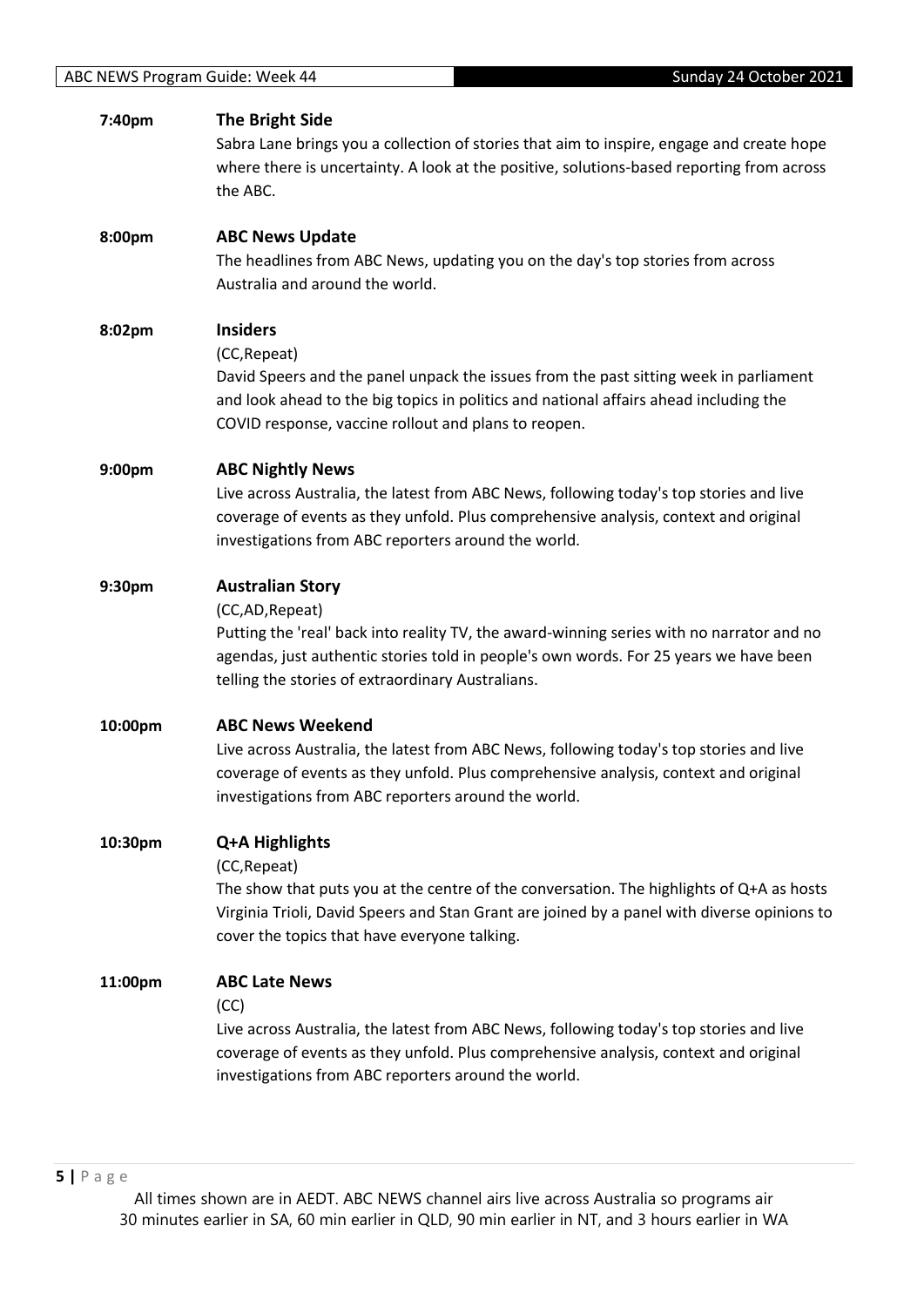| 11:30pm | <b>Close Of Business</b>                                                                     |
|---------|----------------------------------------------------------------------------------------------|
|         | (Repeat)                                                                                     |
|         | Rachel Pupazzoni presents a look back over the best stories and interviews from the          |
|         | week on The Business, reporting on the big issues in the economy from finance, retail,       |
|         | small business, the markets and more.                                                        |
| 12:00am | <b>ABC Late News</b>                                                                         |
|         | The final word on the day's top stories, with the latest news and updated information        |
|         | from Australia's most trusted news source.                                                   |
| 12:15am | Landline                                                                                     |
|         | (CC, Repeat)                                                                                 |
|         | In 2021 Landline turns 30, celebrating three decades telling the stories of farmers,         |
|         | businesses and communities from Australia's rural and regional heartland. Hosted by          |
|         | award-winning journalist Pip Courtney.                                                       |
| 1:15am  | <b>ABC Late News</b>                                                                         |
|         | (Repeat)                                                                                     |
|         | The final word on the day's top stories, with the latest news and updated information        |
|         | from Australia's most trusted news source.                                                   |
| 1:30am  | <b>Insiders</b>                                                                              |
|         | (CC, Repeat)                                                                                 |
|         | David Speers and the panel unpack the issues from the past sitting week in parliament        |
|         | and look ahead to the big topics in politics and national affairs ahead including the        |
|         | COVID response, vaccine rollout and plans to reopen.                                         |
| 2:30am  | <b>Offsiders</b>                                                                             |
|         | (CC, Repeat)                                                                                 |
|         | Kelli Underwood presents the show that gets to the centre of the big sporting issues         |
|         | both on and off field. Join a panel of sportswriters, experts and pundits for a challenging, |
|         | insightful and humorous discussion about sport.                                              |
| 3:00am  | <b>DW News</b>                                                                               |
|         | Live from Berlin, our broadcast partner Deutsche Welle brings you the latest                 |
|         | international news, updated information on the Coronavirus pandemic and the day's top        |
|         | stories from a European perspective.                                                         |
| 3:15am  | <b>ABC Late News</b>                                                                         |
|         | (Repeat)                                                                                     |
|         | The final word on the day's top stories, with the latest news and updated information        |
|         | from Australia's most trusted news source.                                                   |
|         |                                                                                              |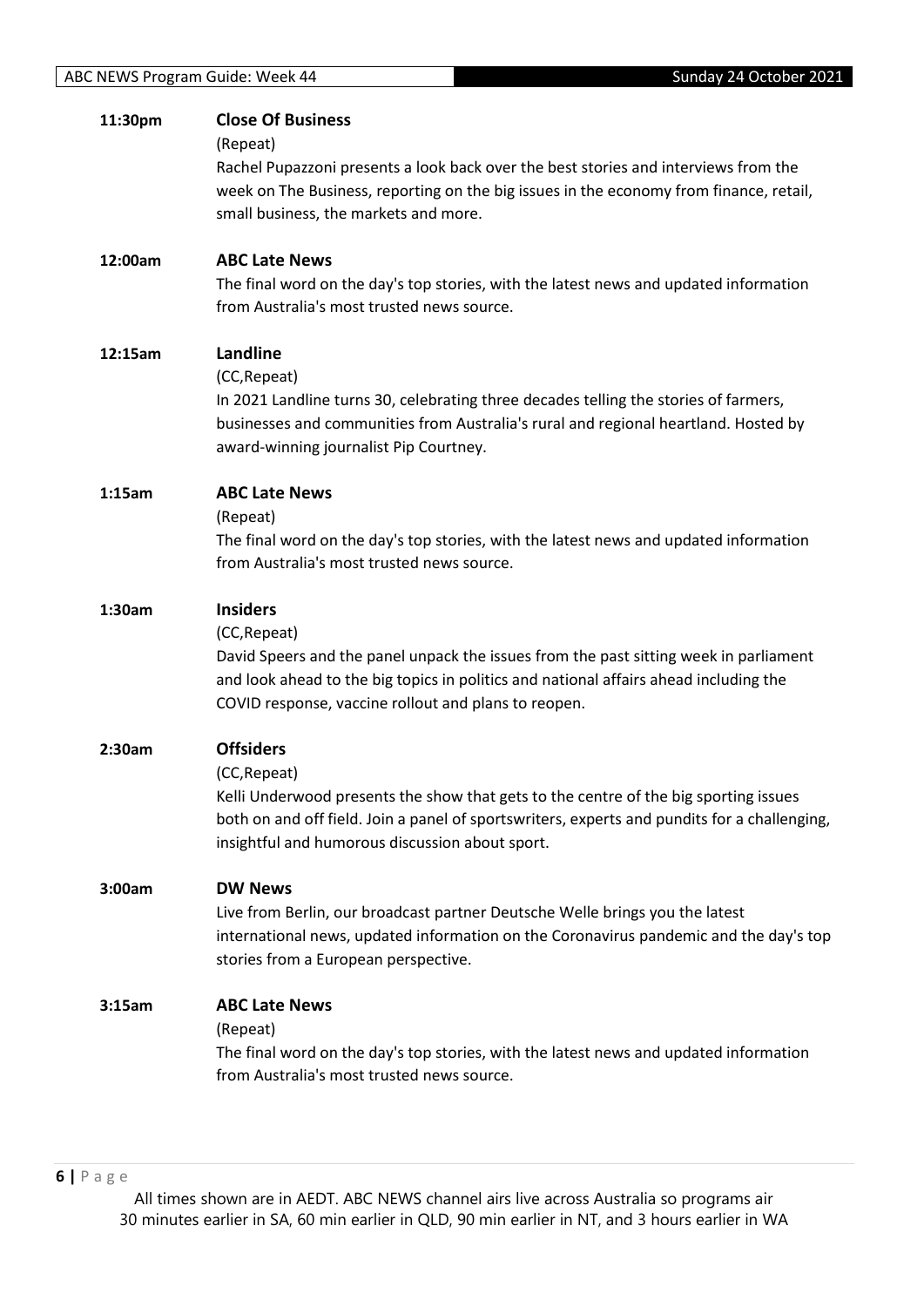| 3:30am | The World This Week                                                                       |
|--------|-------------------------------------------------------------------------------------------|
|        | (CC, Repeat)                                                                              |
|        | Beverley O'Connor presents the week's best international stories from an Australian       |
|        | perspective, as seen by ABC News reporters posted in Europe, North America, the           |
|        | Middle East, North Asia, South Asia and the Pacific.                                      |
| 4:00am | <b>DW News</b>                                                                            |
|        | Live from Berlin, our broadcast partner Deutsche Welle brings you the latest              |
|        | international news, updated information on the Coronavirus pandemic and the day's top     |
|        | stories from a European perspective.                                                      |
| 4:15am | <b>First Nation Farmers: Bunya Nuts</b>                                                   |
|        | (CC, Repeat)                                                                              |
|        | The fruit of the majestic Bunya Pine has been an important part of indigenous culture for |
|        | thousands of years. Today many landowners consider it dangerous and garden waste but      |
|        | an Indigenous artist believes it deserves better.                                         |
| 4:30am | <b>ABC News Regional</b>                                                                  |
|        | (CC, Repeat)                                                                              |
|        | The ABC's network of reporters across Australia bring you a closer look at what's making  |
|        | headlines in regional and rural Australia, uncovering the news, views and what's really   |
|        | going on outside the big cities.                                                          |
| 5:00am | Landline                                                                                  |
|        | (CC, Repeat)                                                                              |
|        | In 2021 Landline turns 30, celebrating three decades telling the stories of farmers,      |
|        | businesses and communities from Australia's rural and regional heartland. Hosted by       |
|        | award-winning journalist Pip Courtney.                                                    |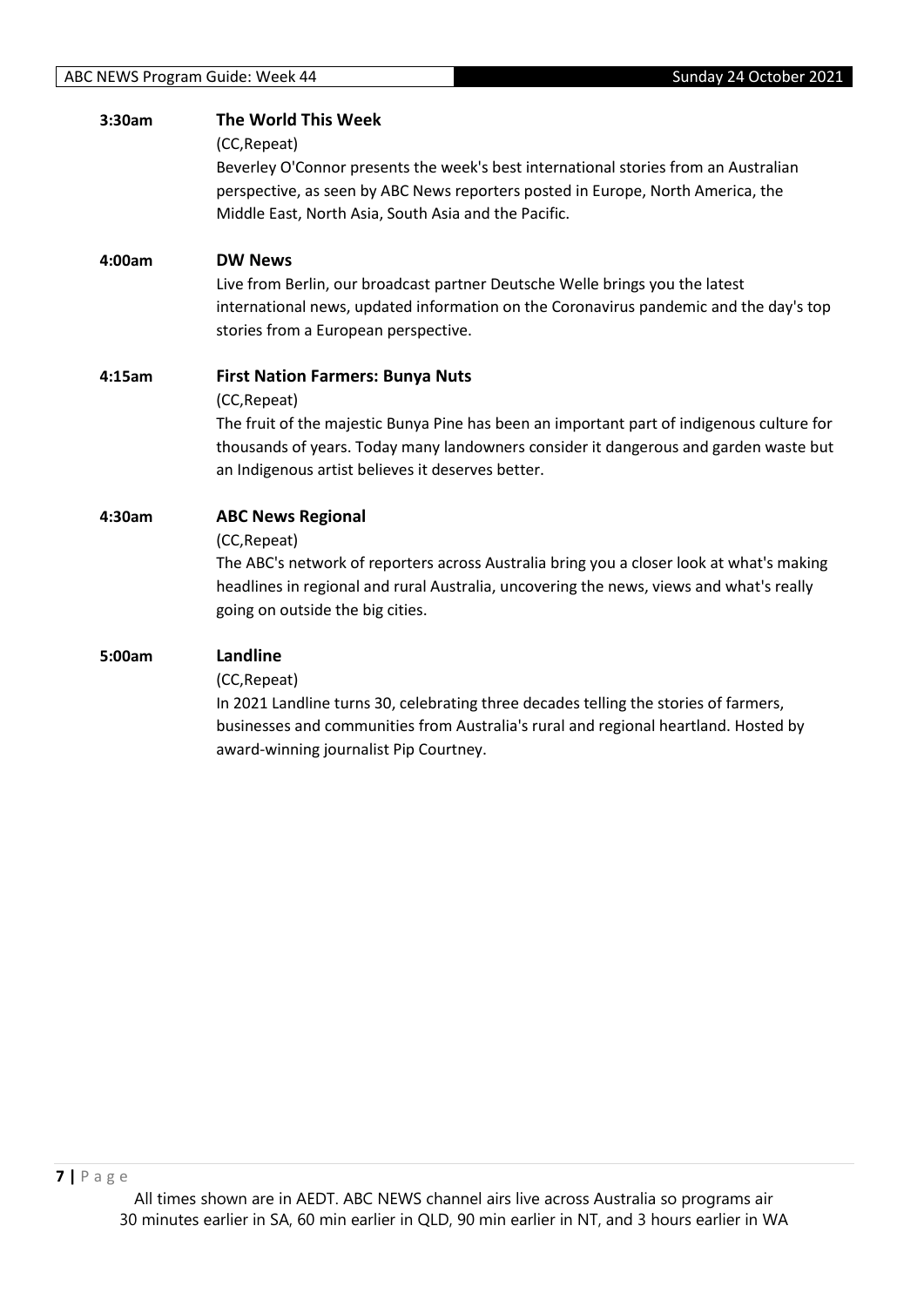## <span id="page-7-0"></span>**Monday, 25 October 2021**

| 6:00am             | <b>News Breakfast</b>                                                                      |
|--------------------|--------------------------------------------------------------------------------------------|
|                    | (CC)                                                                                       |
| 9:00am             | <b>ABC News Mornings</b>                                                                   |
|                    | (CC)                                                                                       |
| 12:00pm            | <b>ABC News At Noon</b>                                                                    |
|                    | (CC)                                                                                       |
| 1:40pm             | <b>Capital Hill</b>                                                                        |
|                    | (CC)                                                                                       |
| 2:00pm             | <b>Parliament Question Time</b>                                                            |
|                    | (CC)                                                                                       |
| 3:15 <sub>pm</sub> | <b>ABC News Afternoons</b>                                                                 |
|                    | (CC)                                                                                       |
| 4:00pm             | <b>Afternoon Briefing</b>                                                                  |
|                    | (CC)                                                                                       |
| 5:00pm             | <b>ABC News Hour</b>                                                                       |
|                    | (CC)                                                                                       |
| 6:00pm             | <b>ABC Evening News</b>                                                                    |
|                    | (CC)                                                                                       |
|                    | Karina Carvalho brings you the day's top stories, breaking news, rolling coverage of       |
|                    | major events and the latest local and international reporting from Australia's most        |
|                    | respected journalists and experts.                                                         |
| 7:00pm             | <b>ABC National News</b>                                                                   |
|                    | Australians turn to ABC News when news breaks at home or abroad. Karina Carvalho           |
|                    | presents the day's top stories, latest news and information, exclusive investigations and  |
|                    | reports from respected journalists across the nation.                                      |
| 8:00pm             | <b>ABC News Tonight</b>                                                                    |
|                    | Karina Carvalho brings you a clearer picture of the day's top stories with local, national |
|                    | and global news reports. Australia's most trusted news source has the issues and events    |
|                    | covered from all angles to keep you in touch.                                              |
| 8:45pm             | <b>The Business</b>                                                                        |
|                    | (CC)                                                                                       |
|                    | Kathryn Robinson presents Australia's leading daily business and finance show, bringing    |
|                    | you up to date on market moves, economic trends and the forces affecting business big      |
|                    | and small.                                                                                 |
|                    |                                                                                            |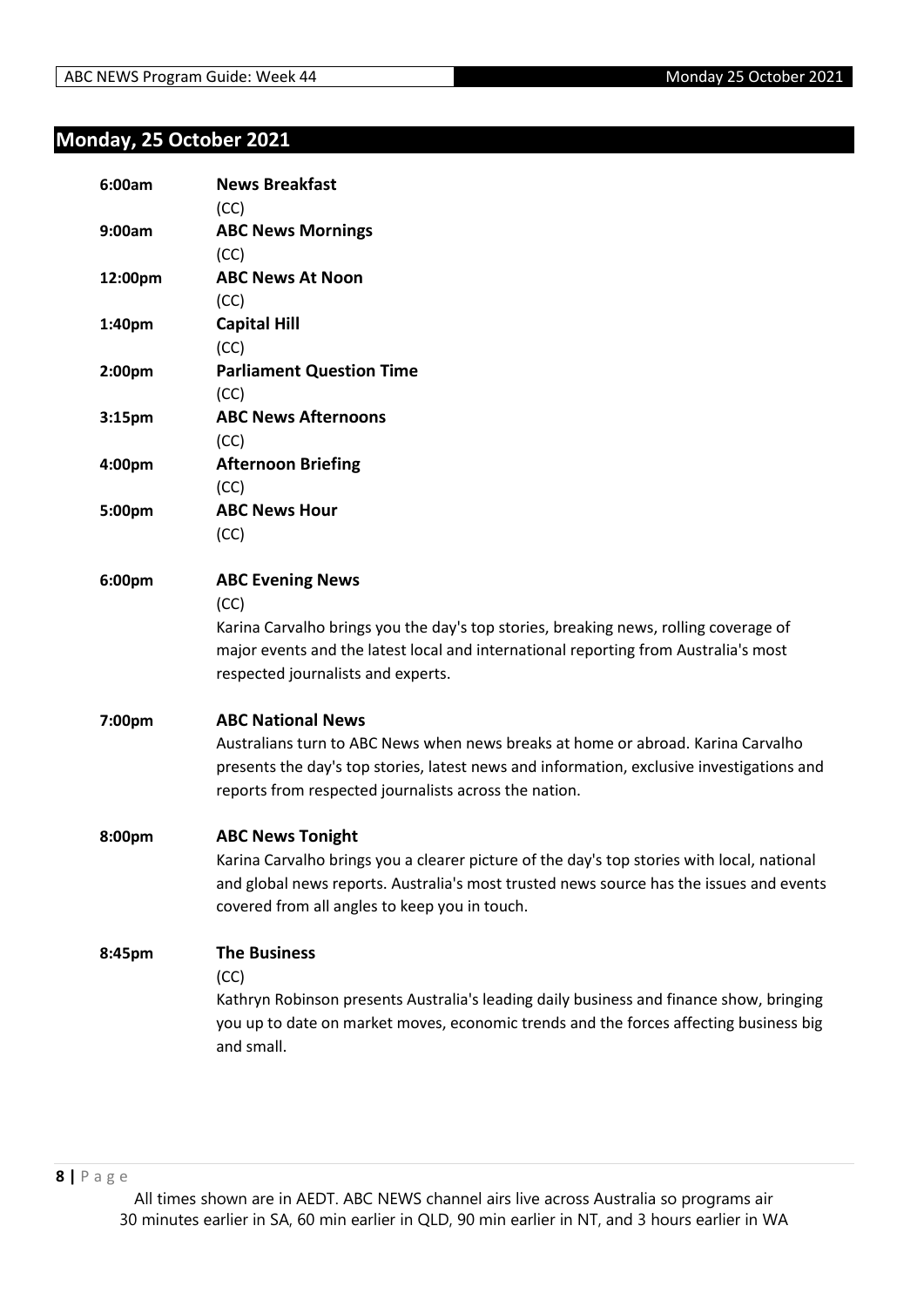| 9:00pm  | <b>ABC Nightly News</b><br>Know the latest on the day's top stories, breaking news and the issues and events that<br>matter to you. Yvonne Yong brings you updated information from our unrivalled network<br>of reporters across Australia and around the globe.         |
|---------|---------------------------------------------------------------------------------------------------------------------------------------------------------------------------------------------------------------------------------------------------------------------------|
| 9:30pm  | 7.30<br>(CC, Repeat)<br>Australia's leading nightly public affairs program, bringing you more exclusive<br>investigations and real life stories of extraordinary Australians. Plus a unique perspective<br>on the issues of the day. Presented by Leigh Sales.            |
| 10:00pm | <b>The World</b><br>(CC)<br>Know what's going on in our world. Beverley O'Connor presents the latest international<br>news and a complete look at today's events with reports from ABC News correspondents<br>and interviews with experts, commentators and guests.       |
| 11:00pm | <b>ABC News Update</b><br>The headlines from ABC News, updating you on the day's top stories from across<br>Australia and around the world.                                                                                                                               |
| 11:02pm | <b>The Drum</b><br>(CC, Repeat)<br>Ellen Fanning and Julia Baird host smart and respectful conversations about the issues<br>impacting people's lives in the show that values expertise above opinions.                                                                   |
| 12:00am | <b>ABC Late News</b><br>End your day informed and up-to-date. Michael Tetlow presents ABC Late News from<br>Perth, bringing you detailed coverage of the day's top stories, trusted analysis and new<br>details on the issues and events that shaped our day.             |
| 12:30am | Q+A Highlights<br>(CC, Repeat)<br>The show that puts you at the centre of the conversation. The highlights of Q+A as hosts<br>Virginia Trioli, David Speers and Stan Grant are joined by a panel with diverse opinions to<br>cover the topics that have everyone talking. |
| 1:00am  | <b>ABC Late News</b><br>(CC)<br>End your day informed and up-to-date. Michael Tetlow presents ABC Late News from<br>Perth, bringing you detailed coverage of the day's top stories, trusted analysis and new<br>details on the issues and events that shaped our day.     |
|         |                                                                                                                                                                                                                                                                           |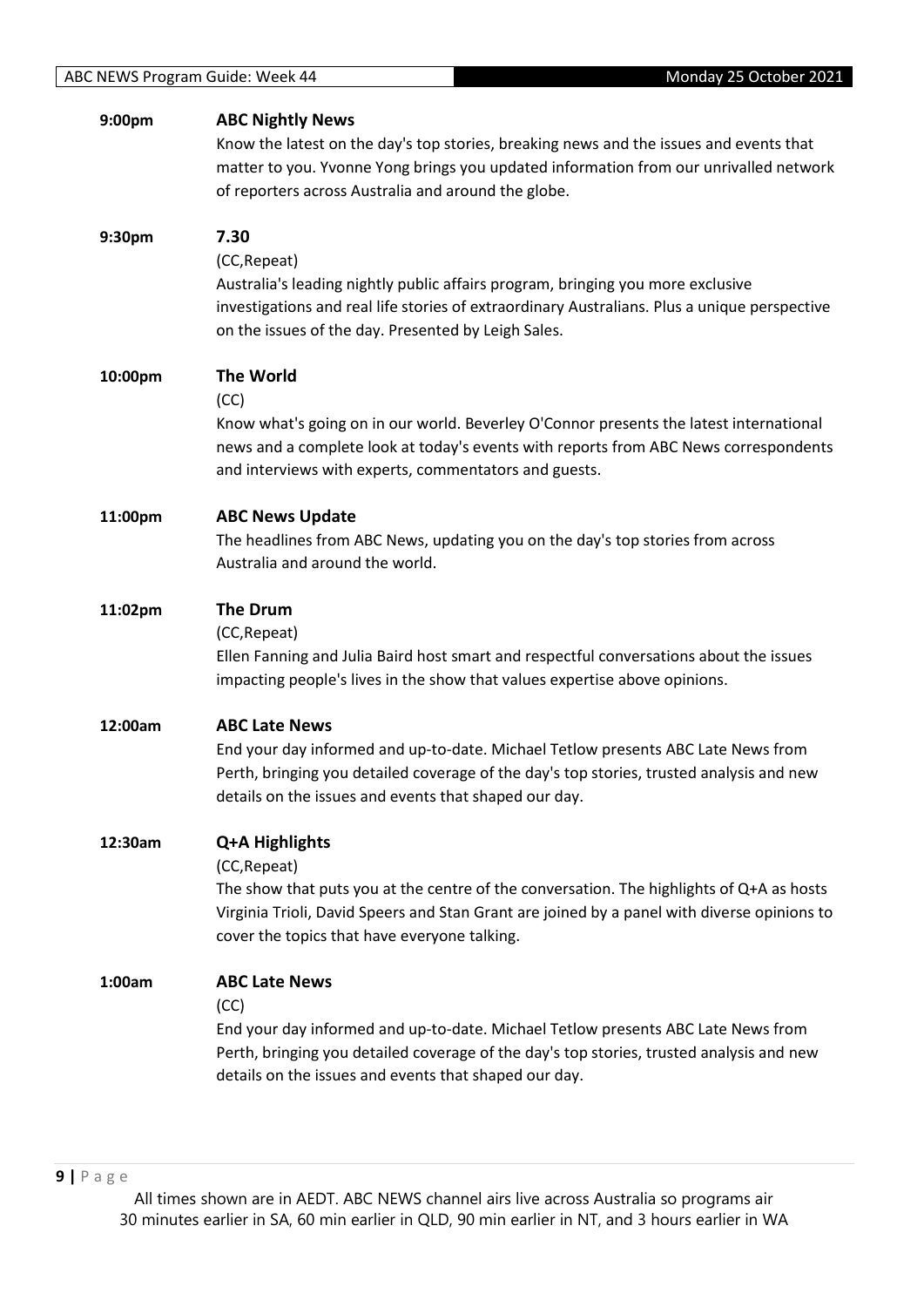| 1:15am | <b>The Business</b>                                                                          |
|--------|----------------------------------------------------------------------------------------------|
|        | (CC, Repeat)                                                                                 |
|        | Kathryn Robinson presents Australia's leading daily business and finance show, bringing      |
|        | you up to date on market moves, economic trends and the forces affecting business big        |
|        |                                                                                              |
|        | and small.                                                                                   |
| 1:30am | 7.30                                                                                         |
|        | (CC, Repeat)                                                                                 |
|        | Australia's leading nightly public affairs program, bringing you more exclusive              |
|        | investigations and real life stories of extraordinary Australians. Plus a unique perspective |
|        | on the issues of the day. Presented by Leigh Sales.                                          |
|        |                                                                                              |
| 2:00am | <b>DW News</b>                                                                               |
|        | Live from Berlin, our broadcast partner Deutsche Welle brings you the latest                 |
|        | international news, updated information on the Coronavirus pandemic and the day's top        |
|        | stories from a European perspective.                                                         |
| 2:15am | <b>ABC News Overnight</b>                                                                    |
|        | The final word on the day's top stories, with comprehensive coverage of the key issues       |
|        |                                                                                              |
|        | and events plus updated information from ABC News. Presented by Michael Tetlow.              |
| 2:30am | <b>The Drum</b>                                                                              |
|        | (CC, Repeat)                                                                                 |
|        | Ellen Fanning and Julia Baird host smart and respectful conversations about the issues       |
|        | impacting people's lives in the show that values expertise above opinions.                   |
|        |                                                                                              |
| 3:30am | 7.30                                                                                         |
|        | (CC, Repeat)                                                                                 |
|        | Australia's leading nightly public affairs program, bringing you more exclusive              |
|        | investigations and real life stories of extraordinary Australians. Plus a unique perspective |
|        | on the issues of the day. Presented by Leigh Sales.                                          |
| 4:00am | <b>The World</b>                                                                             |
|        | (CC, Repeat)                                                                                 |
|        |                                                                                              |
|        | Know what's going on in our world. Beverley O'Connor presents the latest international       |
|        | news and a complete look at today's events with reports from ABC News correspondents         |
|        | and interviews with experts, commentators and guests.                                        |
| 5:00am | <b>DW News</b>                                                                               |
|        | Live from Berlin, our broadcast partner Deutsche Welle brings you the latest                 |
|        | international news, updated information on the Coronavirus pandemic and the day's top        |
|        | stories from a European perspective.                                                         |
|        |                                                                                              |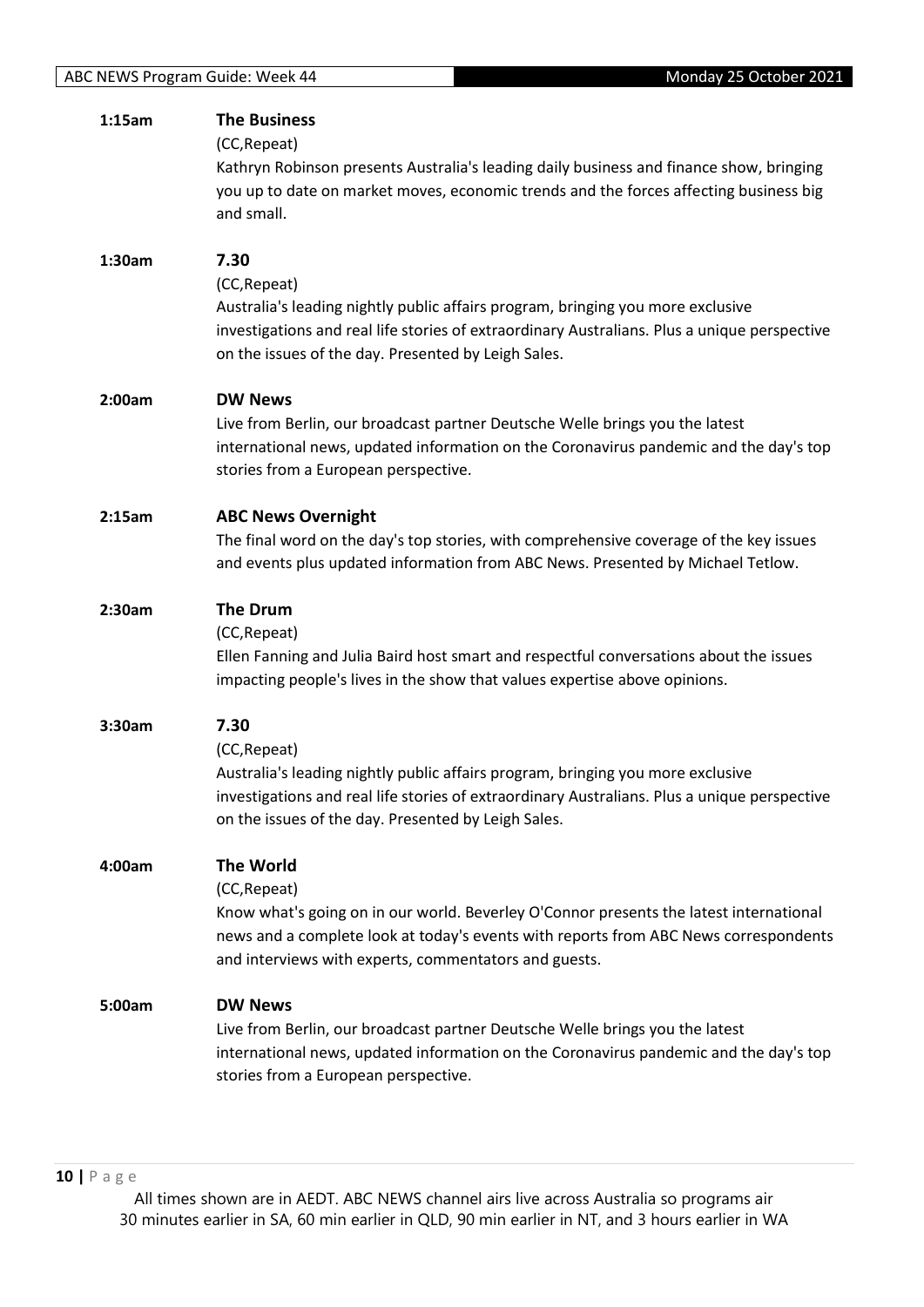#### **5:15am The Business**

(CC,Repeat)

Kathryn Robinson presents Australia's leading daily business and finance show, bringing you up to date on market moves, economic trends and the forces affecting business big and small.

## **5:30am ABC News Regional** (CC,Repeat) The ABC's network of reporters across Australia bring you a closer look at what's making headlines in regional and rural Australia, uncovering the news, views and what's really

going on outside the big cities.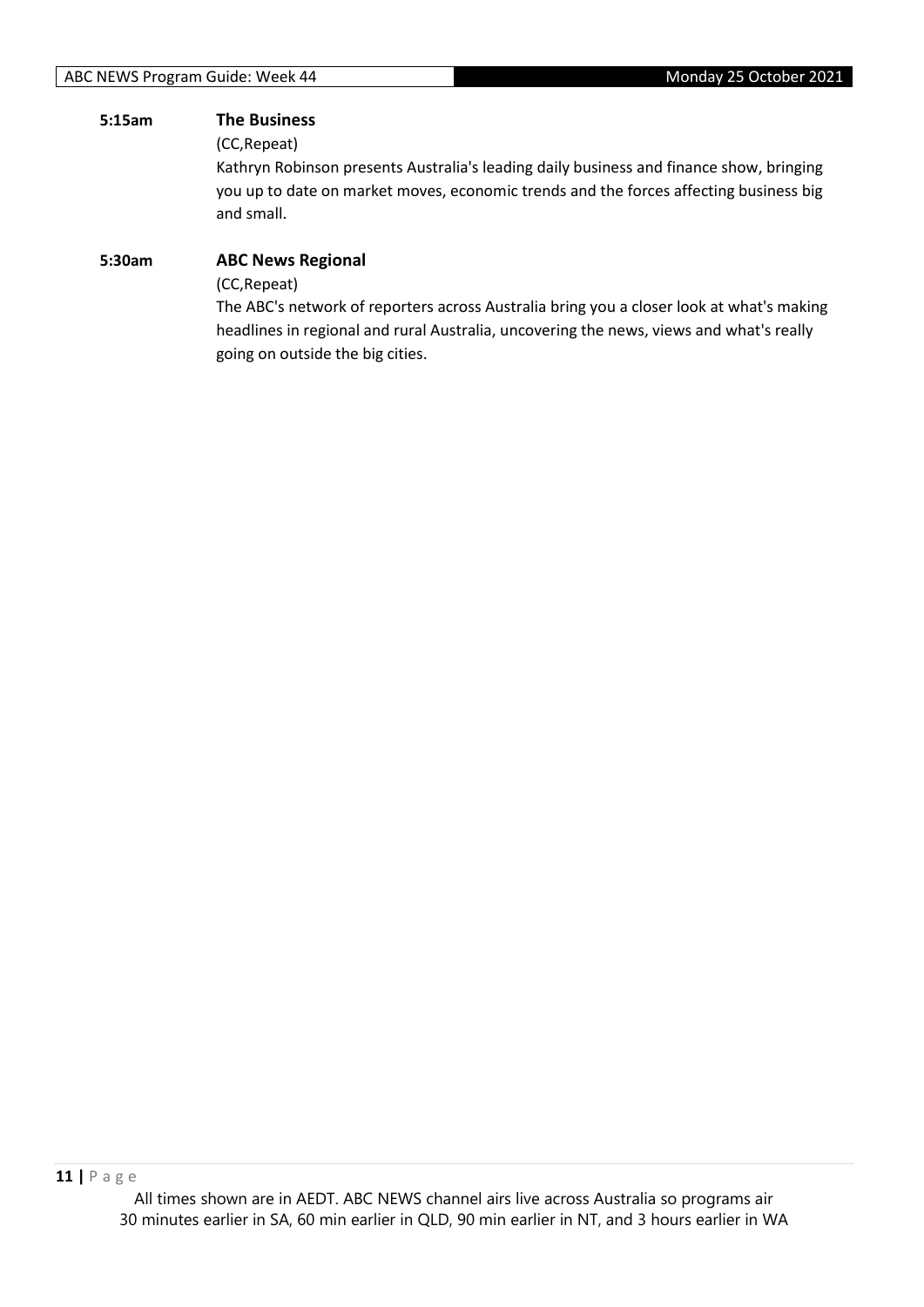# <span id="page-11-0"></span>**Tuesday, 26 October 2021**

| 6:00am  | <b>News Breakfast</b>                                                                      |
|---------|--------------------------------------------------------------------------------------------|
|         | (CC)                                                                                       |
| 9:00am  | <b>ABC News Mornings</b>                                                                   |
|         | (CC)                                                                                       |
| 12:00pm | <b>ABC News At Noon</b>                                                                    |
|         | (CC)                                                                                       |
| 1:40pm  | <b>Capital Hill</b>                                                                        |
|         | (CC)                                                                                       |
| 2:00pm  | <b>Parliament Question Time</b>                                                            |
|         | (CC)                                                                                       |
| 3:15pm  | <b>ABC News Afternoons</b>                                                                 |
|         | (CC)                                                                                       |
| 4:00pm  | <b>Afternoon Briefing</b>                                                                  |
|         | (CC)                                                                                       |
| 5:00pm  | <b>ABC News Hour</b>                                                                       |
|         | (CC)                                                                                       |
| 6:00pm  | <b>ABC Evening News</b>                                                                    |
|         | (CC)                                                                                       |
|         | Karina Carvalho brings you the day's top stories, breaking news, rolling coverage of       |
|         | major events and the latest local and international reporting from Australia's most        |
|         | respected journalists and experts.                                                         |
| 7:00pm  | <b>ABC National News</b>                                                                   |
|         | Australians turn to ABC News when news breaks at home or abroad. Karina Carvalho           |
|         | presents the day's top stories, latest news and information, exclusive investigations and  |
|         | reports from respected journalists across the nation.                                      |
| 8:00pm  | <b>ABC News Tonight</b>                                                                    |
|         | Karina Carvalho brings you a clearer picture of the day's top stories with local, national |
|         | and global news reports. Australia's most trusted news source has the issues and events    |
|         | covered from all angles to keep you in touch.                                              |
| 8:45pm  | <b>The Business</b>                                                                        |
|         | (CC)                                                                                       |
|         | Kathryn Robinson presents Australia's leading daily business and finance show, bringing    |
|         | you up to date on market moves, economic trends and the forces affecting business big      |
|         | and small.                                                                                 |
|         |                                                                                            |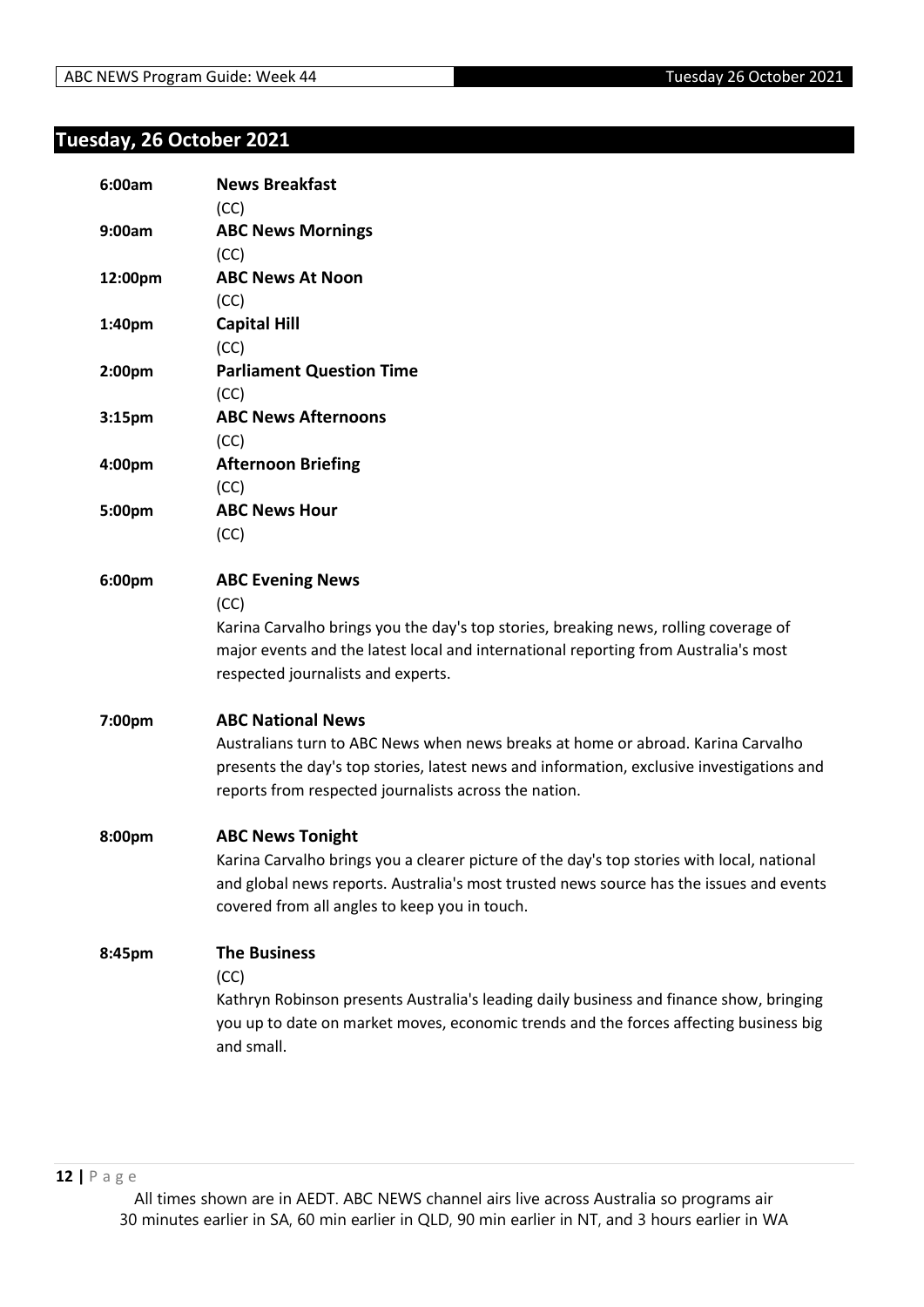| 9:00pm  | <b>ABC Nightly News</b><br>Know the latest on the day's top stories, breaking news and the issues and events that<br>matter to you. Yvonne Yong brings you updated information from our unrivalled network<br>of reporters across Australia and around the globe.                  |
|---------|------------------------------------------------------------------------------------------------------------------------------------------------------------------------------------------------------------------------------------------------------------------------------------|
| 9:25pm  | 7.30<br>(CC, Repeat)<br>Australia's leading nightly public affairs program, bringing you more exclusive<br>investigations and real life stories of extraordinary Australians. Plus a unique perspective<br>on the issues of the day. Presented by Leigh Sales.                     |
| 10:00pm | <b>The World</b><br>(CC)<br>Know what's going on in our world. Beverley O'Connor presents the latest international<br>news and a complete look at today's events with reports from ABC News correspondents<br>and interviews with experts, commentators and guests.                |
| 11:00pm | <b>ABC News Update</b><br>The headlines from ABC News, updating you on the day's top stories from across<br>Australia and around the world.                                                                                                                                        |
| 11:02pm | <b>The Drum</b><br>(CC, Repeat)<br>Ellen Fanning and Julia Baird host smart and respectful conversations about the issues<br>impacting people's lives in the show that values expertise above opinions.                                                                            |
| 12:00am | <b>ABC Late News</b><br>End your day informed and up-to-date. Michael Tetlow presents ABC Late News from<br>Perth, bringing you detailed coverage of the day's top stories, trusted analysis and new<br>details on the issues and events that shaped our day.                      |
| 12:30am | <b>Australian Story</b><br>(CC, Repeat)<br>Putting the 'real' back into reality TV, the award-winning series with no narrator and no<br>agendas, just authentic stories told in people's own words. For 25 years we have been<br>telling the stories of extraordinary Australians. |
| 1:00am  | <b>ABC Late News</b><br>(CC)<br>End your day informed and up-to-date. Michael Tetlow presents ABC Late News from<br>Perth, bringing you detailed coverage of the day's top stories, trusted analysis and new<br>details on the issues and events that shaped our day.              |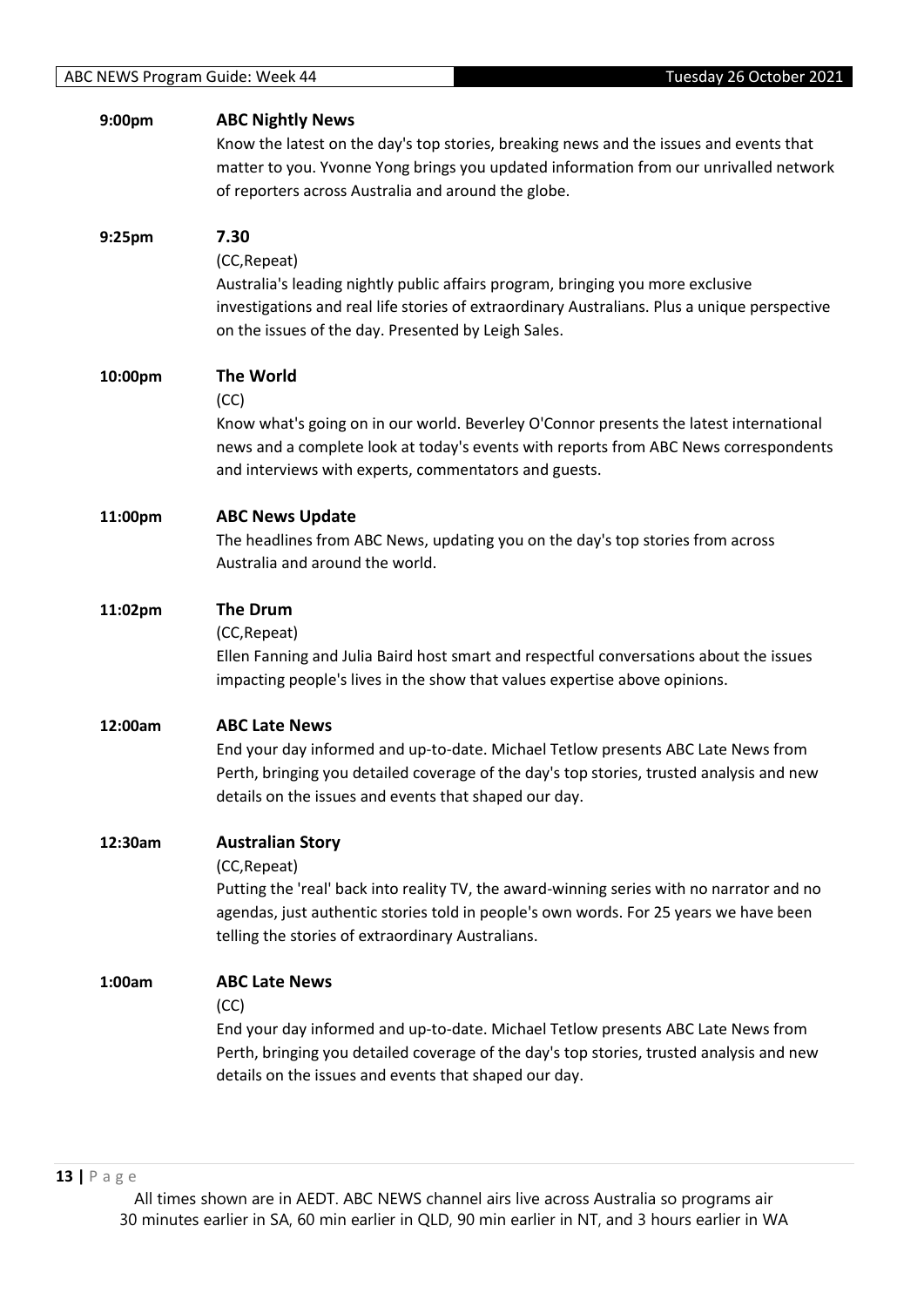| 1:15am | <b>The Business</b><br>(CC, Repeat)<br>Kathryn Robinson presents Australia's leading daily business and finance show, bringing<br>you up to date on market moves, economic trends and the forces affecting business big<br>and small.                                                             |
|--------|---------------------------------------------------------------------------------------------------------------------------------------------------------------------------------------------------------------------------------------------------------------------------------------------------|
| 1:30am | 7.30<br>(CC, Repeat)<br>Australia's leading nightly public affairs program, bringing you more exclusive<br>investigations and real life stories of extraordinary Australians. Plus a unique perspective<br>on the issues of the day. Presented by Leigh Sales.                                    |
| 2:00am | <b>ABC News Overnight</b><br>The final word on the day's top stories, with comprehensive coverage of the key issues<br>and events plus updated information from ABC News. Presented by Michael Tetlow.                                                                                            |
| 2:15am | <b>First Nation Farmers: Bunya Nuts</b><br>(CC, Repeat)<br>The fruit of the majestic Bunya Pine has been an important part of indigenous culture for<br>thousands of years. Today many landowners consider it dangerous and garden waste but<br>an Indigenous artist believes it deserves better. |
| 2:30am | <b>The Drum</b><br>(CC, Repeat)<br>Ellen Fanning and Julia Baird host smart and respectful conversations about the issues<br>impacting people's lives in the show that values expertise above opinions.                                                                                           |
| 3:30am | 7.30<br>(CC, Repeat)<br>Australia's leading nightly public affairs program, bringing you more exclusive<br>investigations and real life stories of extraordinary Australians. Plus a unique perspective<br>on the issues of the day. Presented by Leigh Sales.                                    |
| 4:00am | <b>The World</b><br>(CC, Repeat)<br>Know what's going on in our world. Beverley O'Connor presents the latest international<br>news and a complete look at today's events with reports from ABC News correspondents<br>and interviews with experts, commentators and guests.                       |
| 5:00am | <b>DW News</b><br>Live from Berlin, our broadcast partner Deutsche Welle brings you the latest<br>international news, updated information on the Coronavirus pandemic and the day's top<br>stories from a European perspective.                                                                   |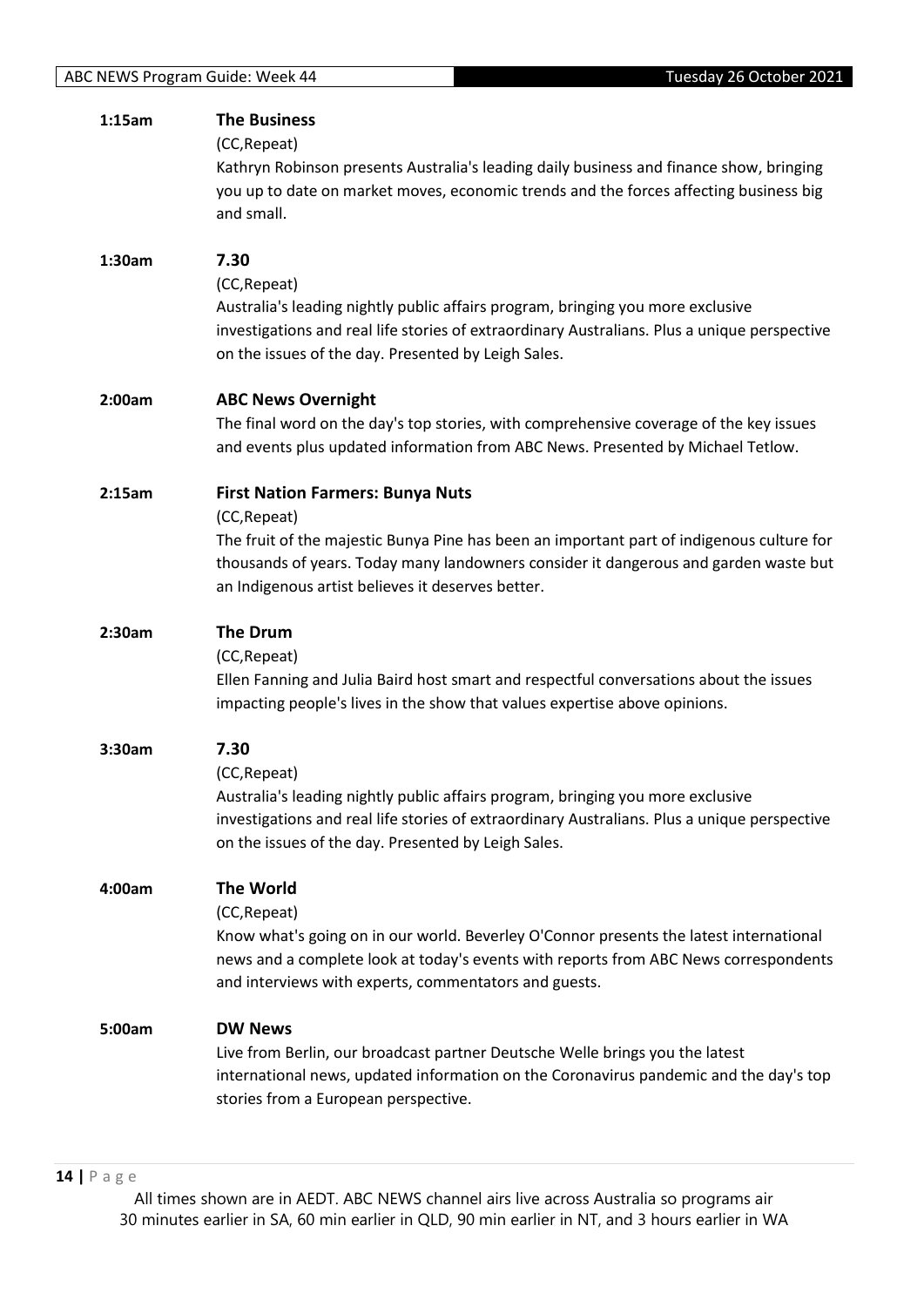## **5:15am The Business**

(CC,Repeat)

Kathryn Robinson presents Australia's leading daily business and finance show, bringing you up to date on market moves, economic trends and the forces affecting business big and small.

## **5:30am Landline**

(CC,Repeat)

For 30 years Landline has been telling stories from the paddock to plate, covering crops, climate, controversies and the characters of rural Australia. Connecting the city to the country since 1991. Presented by Pip Courtney.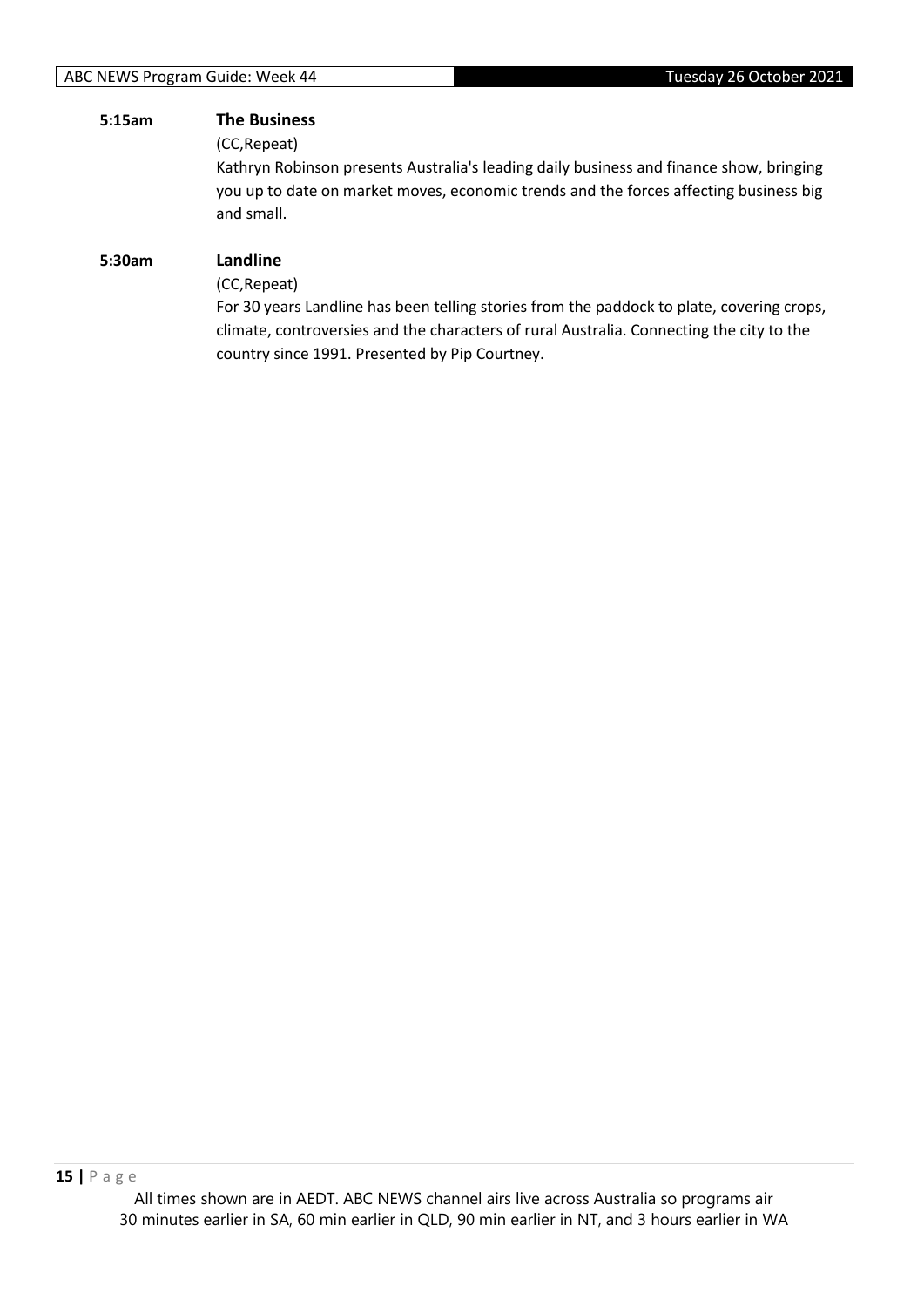## <span id="page-15-0"></span>**Wednesday, 27 October 2021**

| 6:00am             | <b>News Breakfast</b>                                                                      |
|--------------------|--------------------------------------------------------------------------------------------|
|                    | (CC)                                                                                       |
| 9:00am             | <b>ABC News Mornings</b>                                                                   |
|                    | (CC)                                                                                       |
| 12:00pm            | <b>ABC News At Noon</b>                                                                    |
|                    | (CC)                                                                                       |
| 12:30pm            | <b>National Press Club Address</b>                                                         |
|                    | (CC)                                                                                       |
| 1:35pm             | <b>Capital Hill</b>                                                                        |
|                    | (CC)                                                                                       |
| 2:00pm             | <b>Parliament Question Time</b>                                                            |
|                    | (CC)                                                                                       |
| 3:15 <sub>pm</sub> | <b>ABC News Afternoons</b>                                                                 |
|                    | (CC)                                                                                       |
| 4:00pm             | <b>Afternoon Briefing</b>                                                                  |
|                    | (CC)                                                                                       |
| 5:00pm             | <b>ABC News Hour</b>                                                                       |
|                    | (CC)                                                                                       |
| 6:00pm             | <b>ABC Evening News</b>                                                                    |
|                    | (CC)                                                                                       |
|                    | Karina Carvalho brings you the day's top stories, breaking news, rolling coverage of       |
|                    | major events and the latest local and international reporting from Australia's most        |
|                    | respected journalists and experts.                                                         |
| 7:00pm             | <b>ABC National News</b>                                                                   |
|                    | Australians turn to ABC News when news breaks at home or abroad. Karina Carvalho           |
|                    | presents the day's top stories, latest news and information, exclusive investigations and  |
|                    | reports from respected journalists across the nation.                                      |
| 8:00pm             | <b>ABC News Tonight</b>                                                                    |
|                    | Karina Carvalho brings you a clearer picture of the day's top stories with local, national |
|                    | and global news reports. Australia's most trusted news source has the issues and events    |
|                    | covered from all angles to keep you in touch.                                              |
| 8:45pm             | <b>The Business</b>                                                                        |
|                    | (CC)                                                                                       |
|                    | Kathryn Robinson presents Australia's leading daily business and finance show, bringing    |
|                    | you up to date on market moves, economic trends and the forces affecting business big      |
|                    | and small.                                                                                 |
|                    |                                                                                            |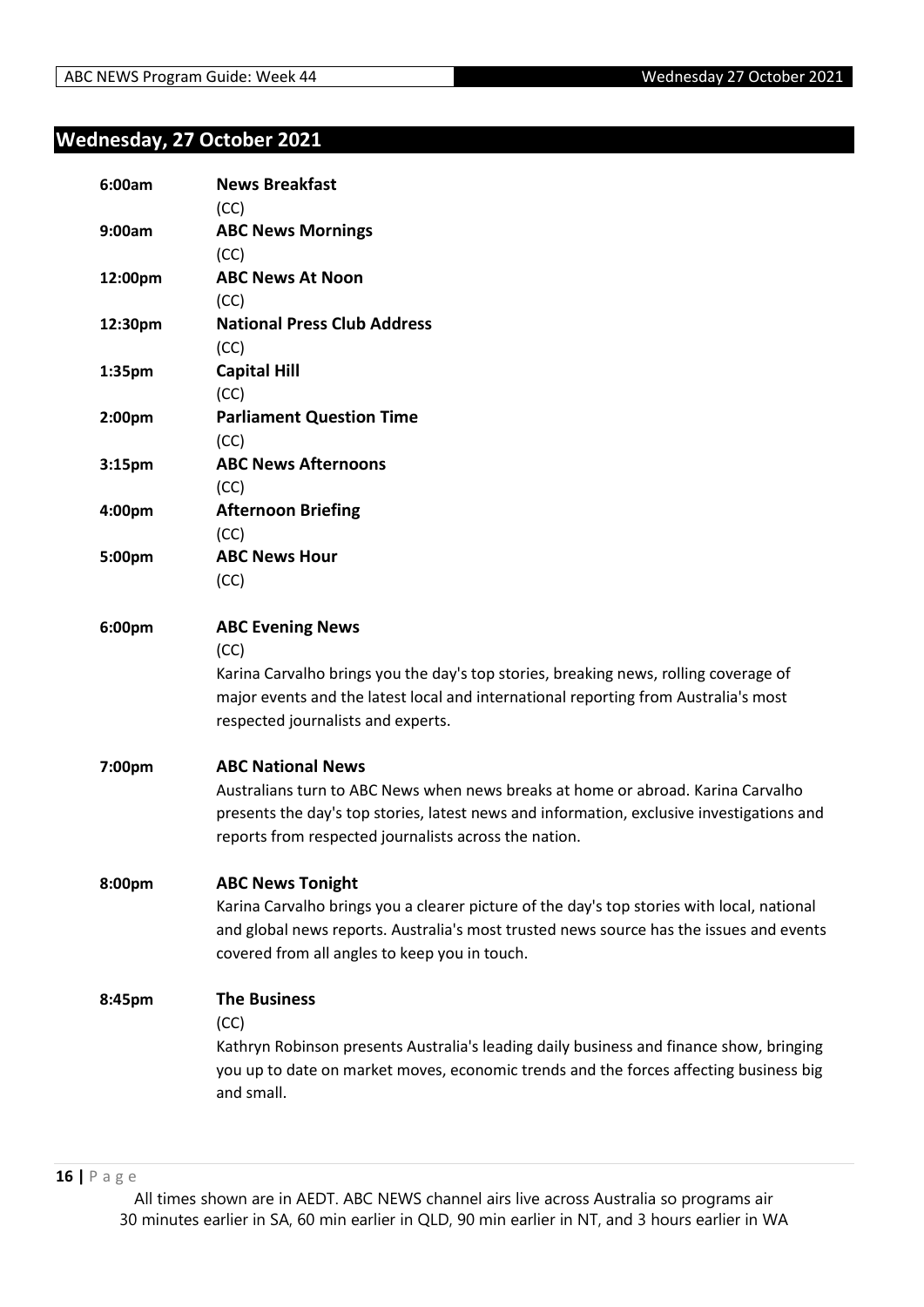| 9:00pm  | <b>ABC Nightly News</b><br>Know the latest on the day's top stories, breaking news and the issues and events that<br>matter to you. Yvonne Yong brings you updated information from our unrivalled network<br>of reporters across Australia and around the globe.                      |
|---------|----------------------------------------------------------------------------------------------------------------------------------------------------------------------------------------------------------------------------------------------------------------------------------------|
| 9:30pm  | 7.30<br>(CC, Repeat)<br>Australia's leading nightly public affairs program, bringing you more exclusive<br>investigations and real life stories of extraordinary Australians. Plus a unique perspective<br>on the issues of the day. Presented by Leigh Sales.                         |
| 10:00pm | <b>The World</b><br>(CC)<br>Know what's going on in our world. Beverley O'Connor presents the latest international<br>news and a complete look at today's events with reports from ABC News correspondents<br>and interviews with experts, commentators and guests.                    |
| 11:00pm | <b>ABC News Update</b><br>The headlines from ABC News, updating you on the day's top stories from across<br>Australia and around the world.                                                                                                                                            |
| 11:02pm | <b>The Drum</b><br>(CC, Repeat)<br>Ellen Fanning and Julia Baird host smart and respectful conversations about the issues<br>impacting people's lives in the show that values expertise above opinions.                                                                                |
| 12:00am | <b>ABC Late News</b><br>End your day informed and up-to-date. Michael Tetlow presents ABC Late News from<br>Perth, bringing you detailed coverage of the day's top stories, trusted analysis and new<br>details on the issues and events that shaped our day.                          |
| 12:30am | The Mix: In Living Colour<br>(CC, Repeat, Coarse Language, Nudity, Images that may disturb)<br>A selection of stories from the archives, featuring some of the big, colourful characters<br>we've encountered on The Mix - including Grayson Perry, Amanda Palmer and Yayoi<br>Kusama. |
| 1:00am  | <b>ABC Late News</b><br>(CC)<br>End your day informed and up-to-date. Michael Tetlow presents ABC Late News from<br>Perth, bringing you detailed coverage of the day's top stories, trusted analysis and new<br>details on the issues and events that shaped our day.                  |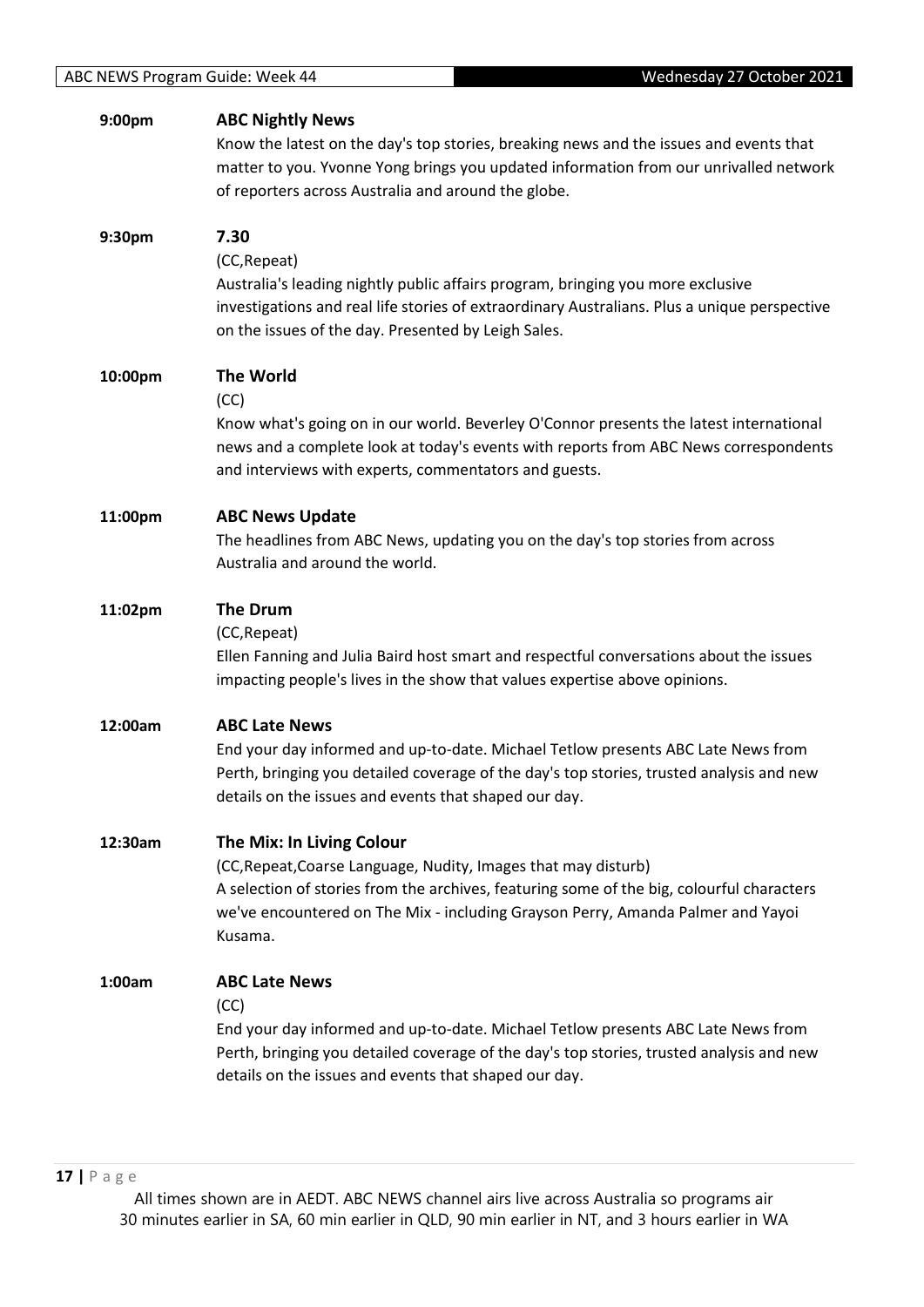| 1:15am | <b>The Business</b><br>(CC, Repeat)<br>Kathryn Robinson presents Australia's leading daily business and finance show, bringing<br>you up to date on market moves, economic trends and the forces affecting business big<br>and small.                                       |
|--------|-----------------------------------------------------------------------------------------------------------------------------------------------------------------------------------------------------------------------------------------------------------------------------|
| 1:30am | 7.30<br>(CC, Repeat)<br>Australia's leading nightly public affairs program, bringing you more exclusive<br>investigations and real life stories of extraordinary Australians. Plus a unique perspective<br>on the issues of the day. Presented by Leigh Sales.              |
| 2:00am | <b>DW News</b><br>Live from Berlin, our broadcast partner Deutsche Welle brings you the latest<br>international news, updated information on the Coronavirus pandemic and the day's top<br>stories from a European perspective.                                             |
| 2:15am | <b>ABC News Overnight</b><br>The final word on the day's top stories, with comprehensive coverage of the key issues<br>and events plus updated information from ABC News. Presented by Michael Tetlow.                                                                      |
| 2:30am | <b>The Drum</b><br>(CC, Repeat)<br>Ellen Fanning and Julia Baird host smart and respectful conversations about the issues<br>impacting people's lives in the show that values expertise above opinions.                                                                     |
| 3:30am | 7.30<br>(CC, Repeat)<br>Australia's leading nightly public affairs program, bringing you more exclusive<br>investigations and real life stories of extraordinary Australians. Plus a unique perspective<br>on the issues of the day. Presented by Leigh Sales.              |
| 4:00am | <b>The World</b><br>(CC, Repeat)<br>Know what's going on in our world. Beverley O'Connor presents the latest international<br>news and a complete look at today's events with reports from ABC News correspondents<br>and interviews with experts, commentators and guests. |
| 5:00am | <b>DW News</b><br>Live from Berlin, our broadcast partner Deutsche Welle brings you the latest<br>international news, updated information on the Coronavirus pandemic and the day's top<br>stories from a European perspective.                                             |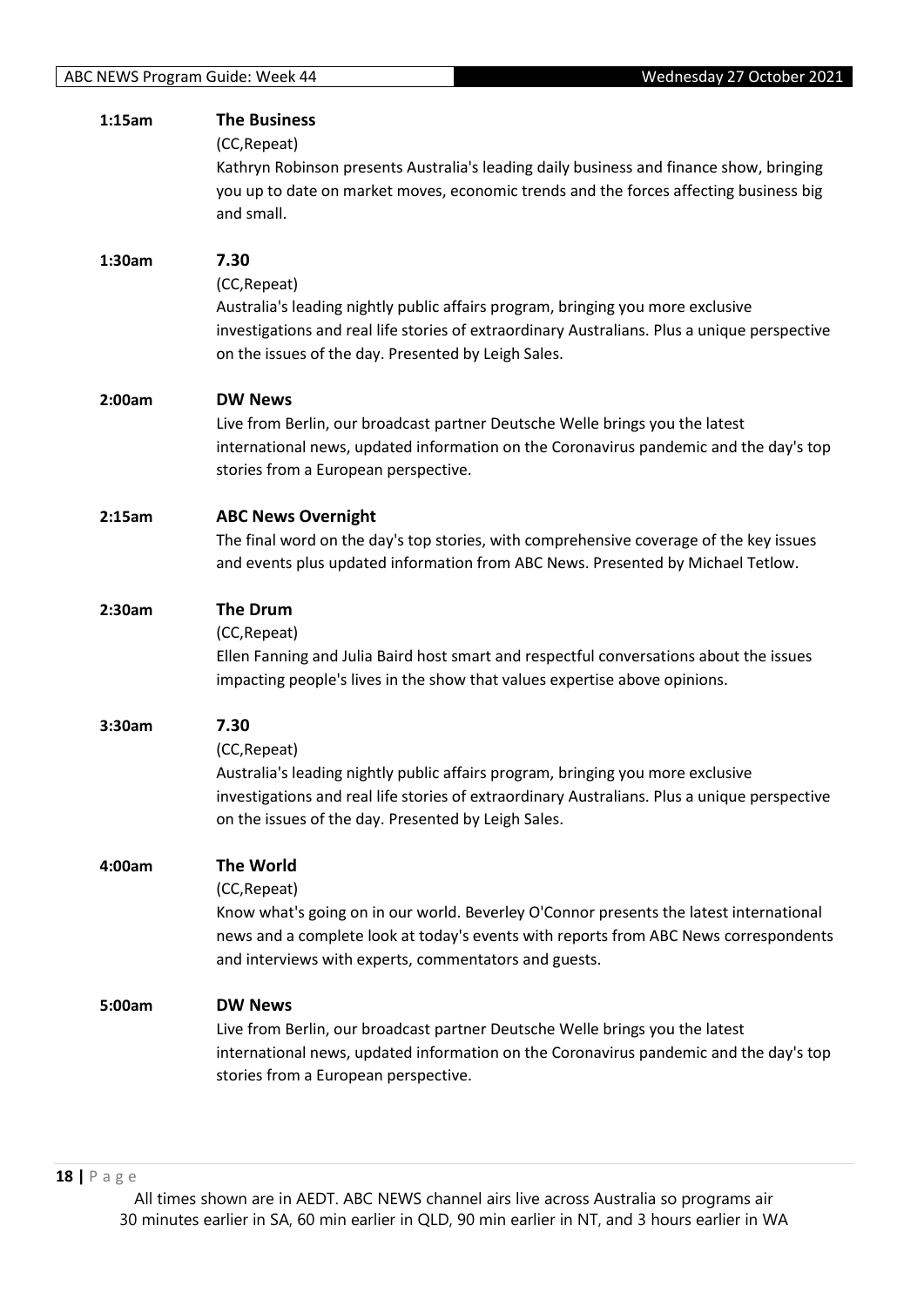# **5:15am The Business** (CC,Repeat) Kathryn Robinson presents Australia's leading daily business and finance show, bringing you up to date on market moves, economic trends and the forces affecting business big and small.

## **5:30am Foreign Correspondent: The Rise Of China: The Ka-Ching! Dynasty**

(CC,Repeat)

Over the past decade Foreign Correspondent has reported on the Rise of China during the Xi Jinping era. In 2012 Stephen McDonell met the super-rich, as the number of millionaires and billionaires grew at a staggering rate.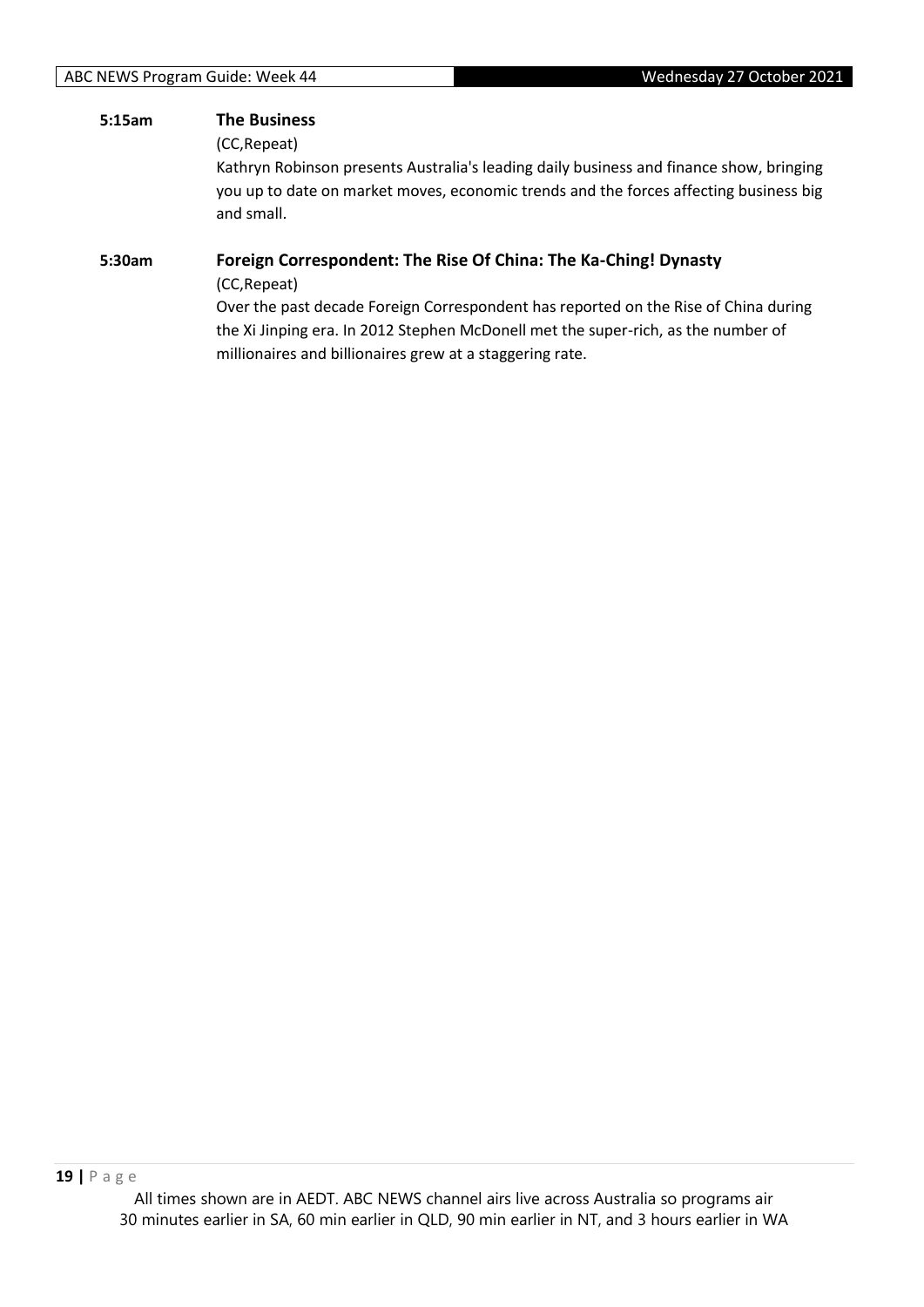## <span id="page-19-0"></span>**Thursday, 28 October 2021**

| 6:00am             | <b>News Breakfast</b>                                                                      |
|--------------------|--------------------------------------------------------------------------------------------|
|                    | (CC)                                                                                       |
| 9:00am             | <b>ABC News Mornings</b>                                                                   |
|                    | (CC)                                                                                       |
| 12:00pm            | <b>ABC News At Noon</b>                                                                    |
|                    | (CC)                                                                                       |
| 1:40pm             | <b>Capital Hill</b>                                                                        |
|                    | (CC)                                                                                       |
| 2:00pm             | <b>Parliament Question Time</b>                                                            |
|                    | (CC)                                                                                       |
| 3:15 <sub>pm</sub> | <b>ABC News Afternoons</b>                                                                 |
|                    | (CC)                                                                                       |
| 4:00pm             | <b>Afternoon Briefing</b>                                                                  |
|                    | (CC)                                                                                       |
| 5:00pm             | <b>ABC News Hour</b>                                                                       |
|                    | (CC)                                                                                       |
| 6:00pm             | <b>ABC Evening News</b>                                                                    |
|                    | (CC)                                                                                       |
|                    | Karina Carvalho brings you the day's top stories, breaking news, rolling coverage of       |
|                    | major events and the latest local and international reporting from Australia's most        |
|                    | respected journalists and experts.                                                         |
| 7:00pm             | <b>ABC National News</b>                                                                   |
|                    | Australians turn to ABC News when news breaks at home or abroad. Karina Carvalho           |
|                    | presents the day's top stories, latest news and information, exclusive investigations and  |
|                    | reports from respected journalists across the nation.                                      |
| 8:00pm             | <b>ABC News Tonight</b>                                                                    |
|                    | Karina Carvalho brings you a clearer picture of the day's top stories with local, national |
|                    | and global news reports. Australia's most trusted news source has the issues and events    |
|                    | covered from all angles to keep you in touch.                                              |
| 8:45pm             | <b>The Business</b>                                                                        |
|                    | (CC)                                                                                       |
|                    | Australia's leading daily business and finance show, bringing you up to date on market     |
|                    | moves, economic trends and the forces affecting business big and small. Presented by       |
|                    | Alicia Barry.                                                                              |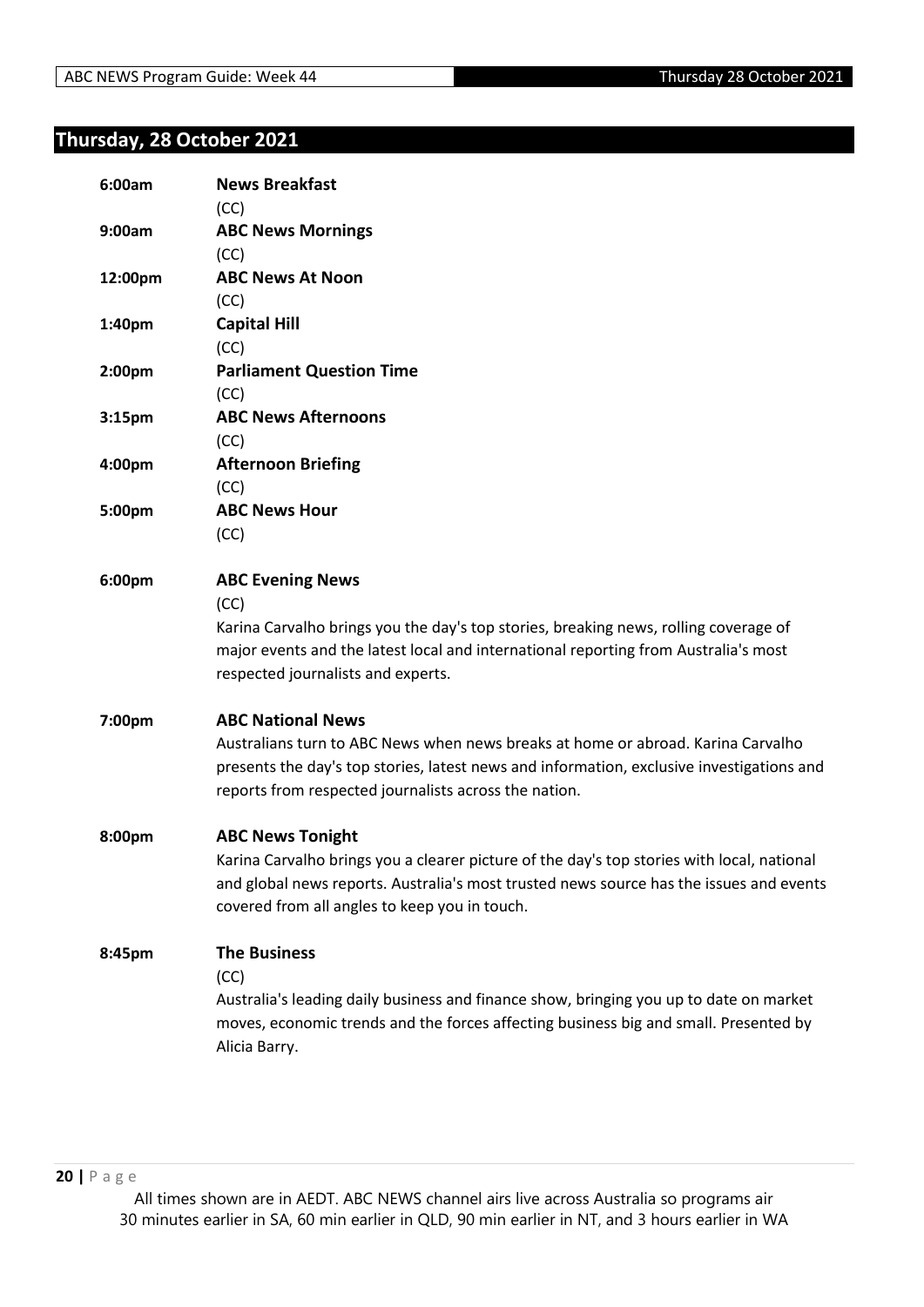| 9:00pm  | <b>ABC Nightly News</b><br>Know the latest on the day's top stories, breaking news and the issues and events that<br>matter to you. Yvonne Yong brings you updated information from our unrivalled network<br>of reporters across Australia and around the globe.     |
|---------|-----------------------------------------------------------------------------------------------------------------------------------------------------------------------------------------------------------------------------------------------------------------------|
| 9:30pm  | 7.30<br>(CC, Repeat)<br>Australia's leading nightly public affairs program, bringing you more exclusive<br>investigations and real life stories of extraordinary Australians. Plus a unique perspective<br>on the issues of the day. Presented by Leigh Sales.        |
| 10:00pm | <b>The World</b><br>(CC)<br>Know what's going on in our world. Beverley O'Connor presents the latest international<br>news and a complete look at today's events with reports from ABC News correspondents<br>and interviews with experts, commentators and guests.   |
| 11:00pm | <b>ABC News Update</b><br>The headlines from ABC News, updating you on the day's top stories from across<br>Australia and around the world.                                                                                                                           |
| 11:02pm | <b>The Drum</b><br>(CC, Repeat)<br>Ellen Fanning and Julia Baird host smart and respectful conversations about the issues<br>impacting people's lives in the show that values expertise above opinions.                                                               |
| 12:00am | <b>ABC Late News</b><br>End your day informed and up-to-date. Michael Tetlow presents ABC Late News from<br>Perth, bringing you detailed coverage of the day's top stories, trusted analysis and new<br>details on the issues and events that shaped our day.         |
| 12:30am | Foreign Correspondent: The Rise Of China: Crackdown - Xinjiang<br>(CC, Repeat)<br>In 2014, Stephen McDonell reported on China's crackdown on a resident Muslim<br>community in the remote northwest of the country in what it claims is its own war on<br>terror.     |
| 1:00am  | <b>ABC Late News</b><br>(CC)<br>End your day informed and up-to-date. Michael Tetlow presents ABC Late News from<br>Perth, bringing you detailed coverage of the day's top stories, trusted analysis and new<br>details on the issues and events that shaped our day. |
|         |                                                                                                                                                                                                                                                                       |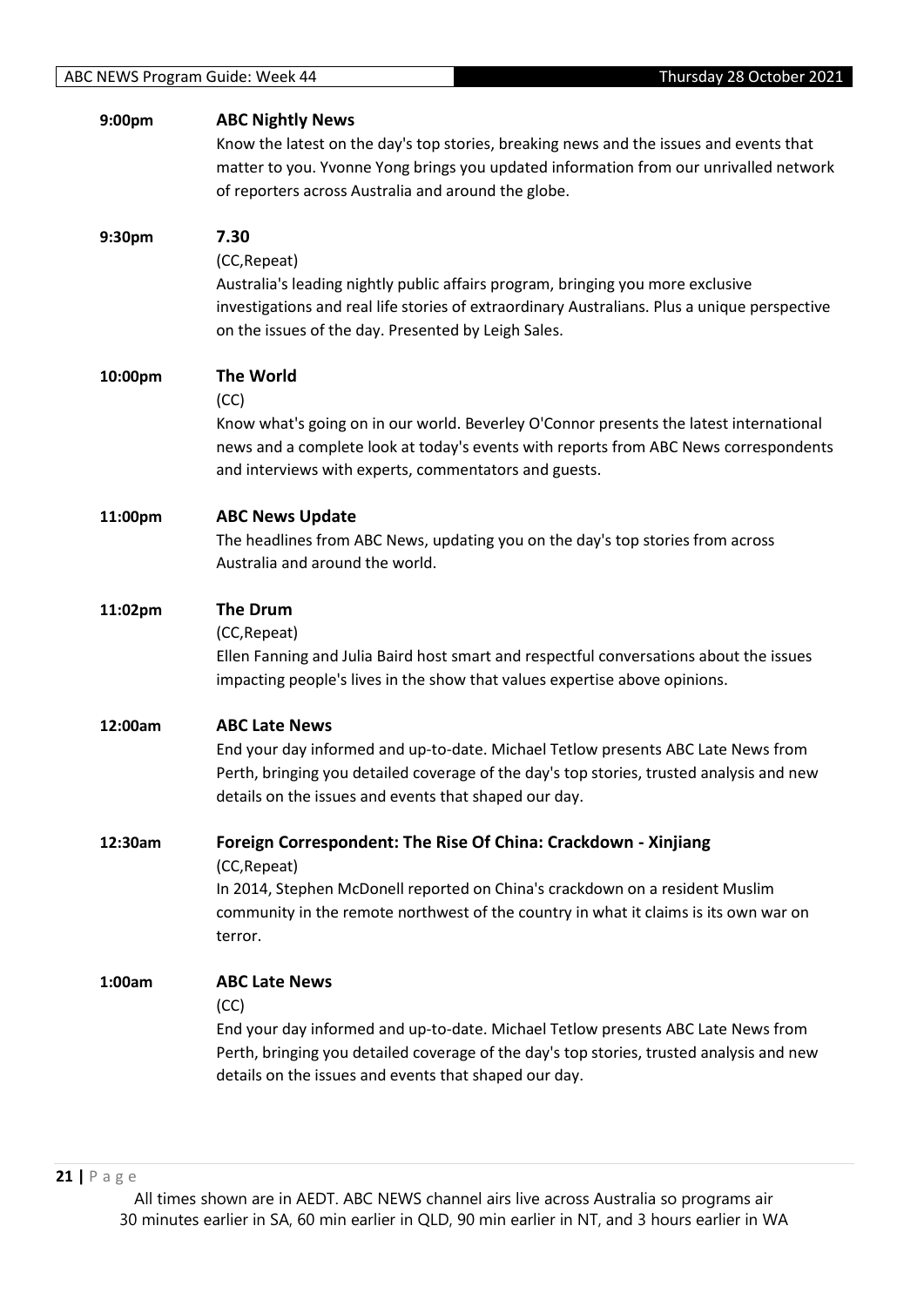| 1:15am | <b>The Business</b><br>(CC, Repeat)<br>Australia's leading daily business and finance show, bringing you up to date on market<br>moves, economic trends and the forces affecting business big and small. Presented by<br>Alicia Barry.                                      |
|--------|-----------------------------------------------------------------------------------------------------------------------------------------------------------------------------------------------------------------------------------------------------------------------------|
| 1:30am | 7.30<br>(CC, Repeat)<br>Australia's leading nightly public affairs program, bringing you more exclusive<br>investigations and real life stories of extraordinary Australians. Plus a unique perspective<br>on the issues of the day. Presented by Leigh Sales.              |
| 2:00am | <b>DW News</b><br>Live from Berlin, our broadcast partner Deutsche Welle brings you the latest<br>international news, updated information on the Coronavirus pandemic and the day's top<br>stories from a European perspective.                                             |
| 2:15am | <b>ABC News Overnight</b><br>The final word on the day's top stories, with comprehensive coverage of the key issues<br>and events plus updated information from ABC News. Presented by Michael Tetlow.                                                                      |
| 2:30am | The Drum<br>(CC, Repeat)<br>Ellen Fanning and Julia Baird host smart and respectful conversations about the issues<br>impacting people's lives in the show that values expertise above opinions.                                                                            |
| 3:30am | 7.30<br>(CC, Repeat)<br>Australia's leading nightly public affairs program, bringing you more exclusive<br>investigations and real life stories of extraordinary Australians. Plus a unique perspective<br>on the issues of the day. Presented by Leigh Sales.              |
| 4:00am | <b>The World</b><br>(CC, Repeat)<br>Know what's going on in our world. Beverley O'Connor presents the latest international<br>news and a complete look at today's events with reports from ABC News correspondents<br>and interviews with experts, commentators and guests. |
| 5:00am | <b>DW News</b><br>Live from Berlin, our broadcast partner Deutsche Welle brings you the latest<br>international news, updated information on the Coronavirus pandemic and the day's top<br>stories from a European perspective.                                             |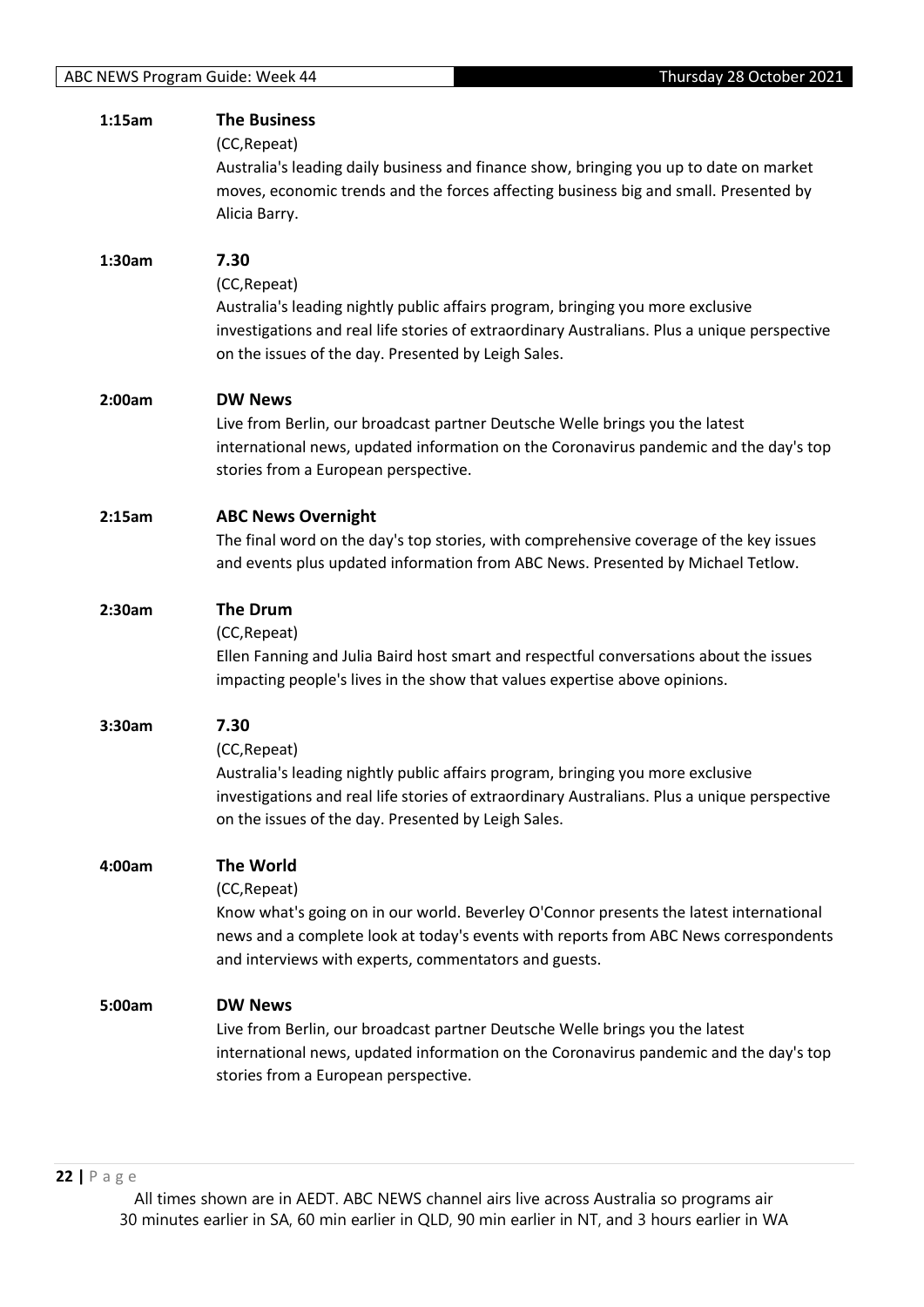## **5:15am The Business**

(CC,Repeat)

Australia's leading daily business and finance show, bringing you up to date on market moves, economic trends and the forces affecting business big and small. Presented by Alicia Barry.

#### **5:30am Barrie Cassidy's One Plus One: Peggy O'Neal**

(CC,Repeat)

Peggy O'Neal had never seen a game of AFL when she moved to Australia 30 years ago. Now president of the Richmond Football Club, Peggy talks to Barrie about good governance and when to keep your eyes on the prize.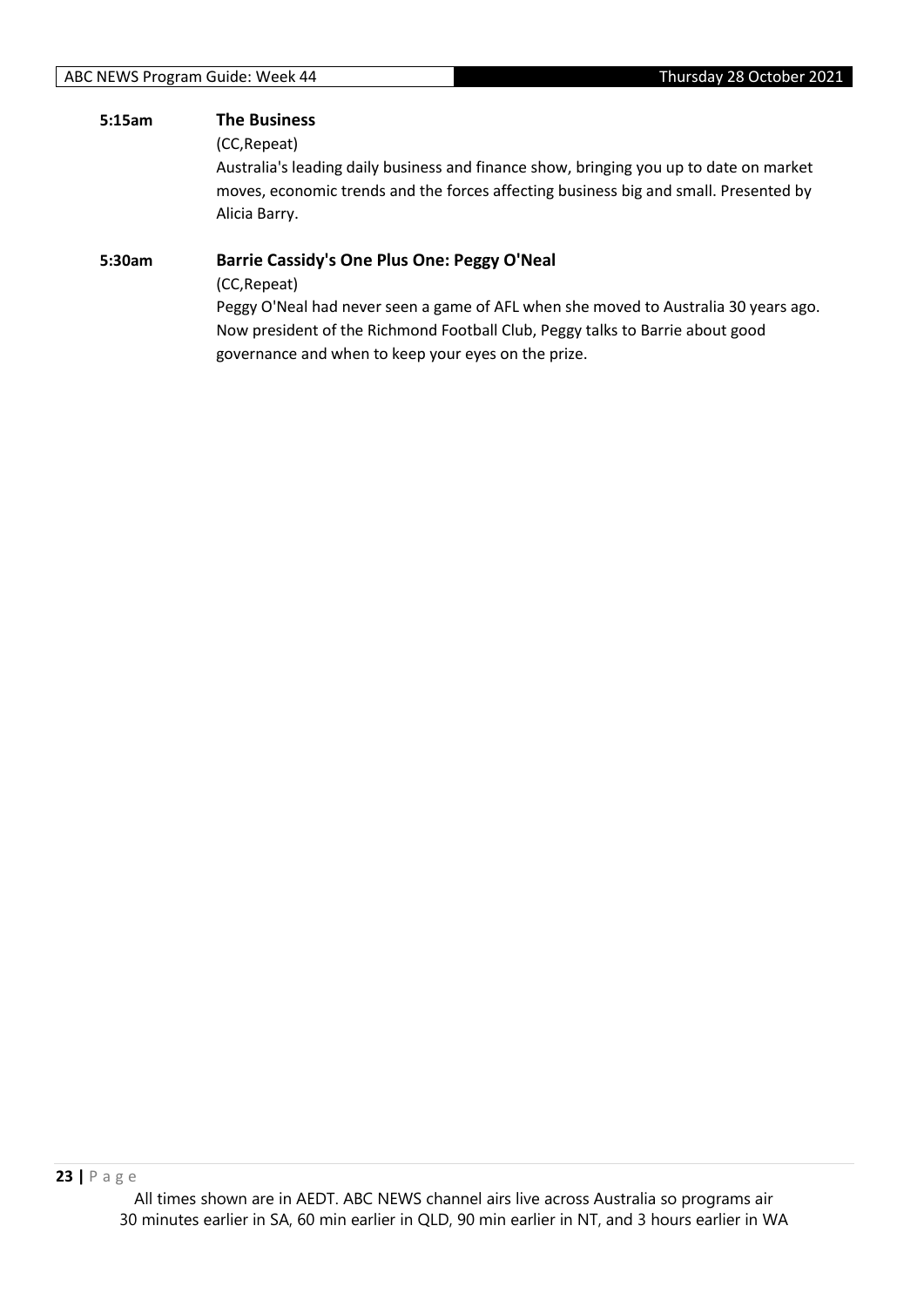# <span id="page-23-0"></span>**Friday, 29 October 2021**

| 6:00am  | <b>News Breakfast</b><br>(CC)                                                                                                                                                                                                                                    |
|---------|------------------------------------------------------------------------------------------------------------------------------------------------------------------------------------------------------------------------------------------------------------------|
| 9:00am  | <b>ABC News Mornings</b><br>(CC)                                                                                                                                                                                                                                 |
| 12:00pm | <b>ABC News At Noon</b><br>(CC)                                                                                                                                                                                                                                  |
| 3:00pm  | <b>ABC News Afternoons</b><br>(CC)                                                                                                                                                                                                                               |
| 4:00pm  | <b>Afternoon Briefing</b><br>(CC)                                                                                                                                                                                                                                |
| 4:30pm  | <b>Friday Briefing</b>                                                                                                                                                                                                                                           |
| 5:00pm  | <b>ABC News Hour</b><br>(CC)                                                                                                                                                                                                                                     |
| 6:00pm  | <b>ABC Evening News</b><br>(CC)<br>Karina Carvalho brings you the day's top stories, breaking news, rolling coverage of<br>major events and the latest local and international reporting from Australia's most<br>respected journalists and experts.             |
| 7:00pm  | <b>ABC National News</b>                                                                                                                                                                                                                                         |
|         | Australians turn to ABC News when news breaks at home or abroad. Karina Carvalho<br>presents the day's top stories, latest news and information, exclusive investigations and<br>reports from respected journalists across the nation.                           |
| 7:45pm  | <b>The Vaccine</b><br>(CC)<br>Jeremy Fernandez is joined by Dr Norman Swan, Casey Briggs, medical experts and<br>health authorities to bring you everything you need to know about the rollout of the<br>COVID-19 vaccine and to answer your questions.          |
| 8:00pm  | <b>ABC News Update</b><br>Karina Carvalho brings you a clearer picture of the day's top stories with local, national<br>and global news reports. Australia's most trusted news source has the issues and events<br>covered from all angles to keep you in touch. |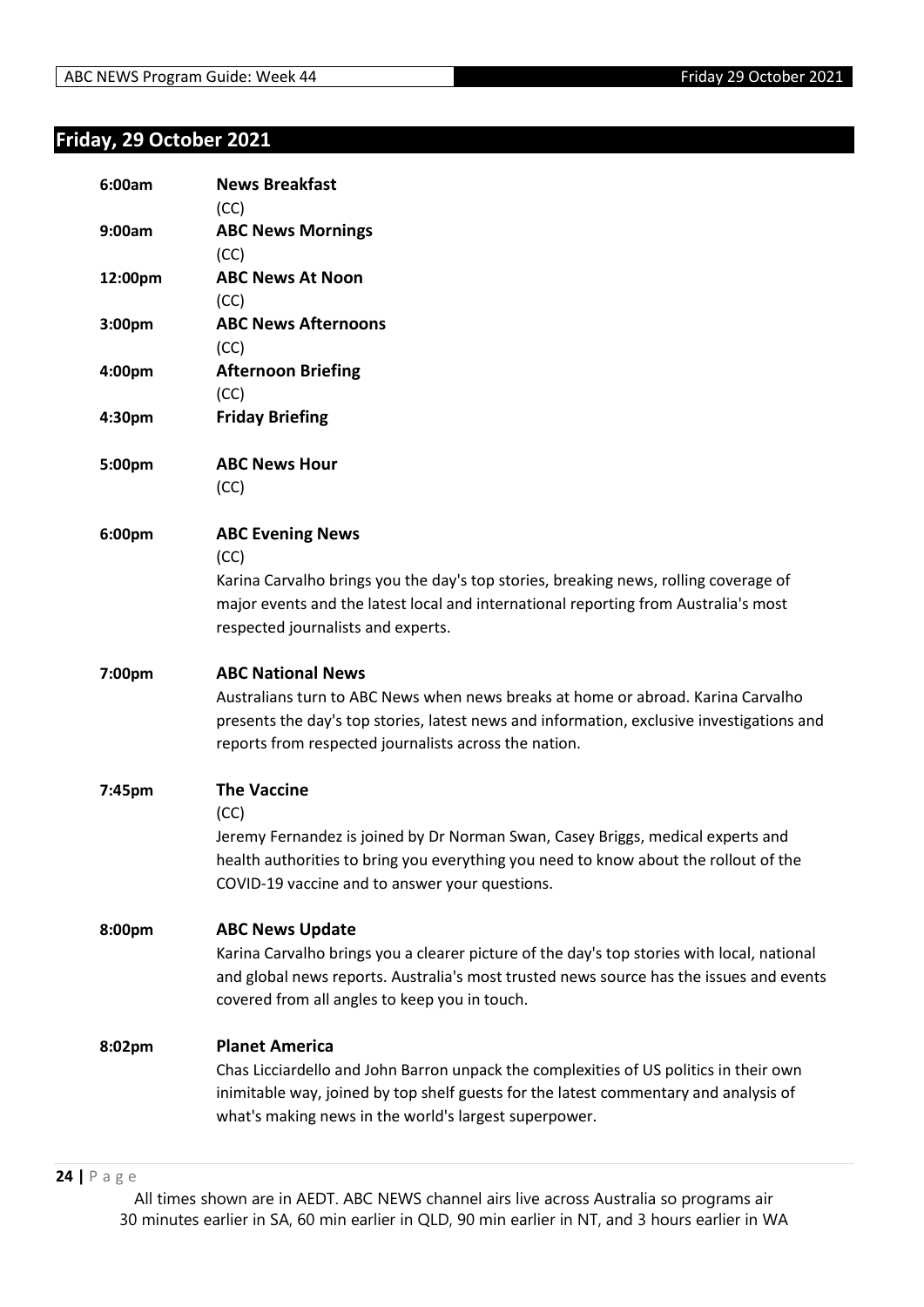| 9:00pm  | <b>ABC Nightly News</b><br>Know the latest on the day's top stories, breaking news and the issues and events that<br>matter to you. Yvonne Yong brings you updated information from our unrivalled network<br>of reporters across Australia and around the globe.           |
|---------|-----------------------------------------------------------------------------------------------------------------------------------------------------------------------------------------------------------------------------------------------------------------------------|
| 9:30pm  | <b>Close Of Business</b><br>Rachel Pupazzoni presents a look back over the best stories and interviews from the<br>week on The Business, reporting on the big issues in the economy from finance, retail,<br>small business, the markets and more.                          |
| 10:00pm | <b>The World</b><br>(CC)<br>Know what's going on in our world. Yvonne Yong presents the latest international news<br>and a complete look at today's events with reports from ABC News correspondents and<br>interviews with experts, commentators and guests.               |
| 11:00pm | <b>ABC News Update</b><br>The headlines from ABC News, updating you on the day's top stories from across<br>Australia and around the world.                                                                                                                                 |
| 11:02pm | <b>The Drum</b><br>(CC, Repeat)<br>Ellen Fanning and Julia Baird host smart and respectful conversations about the issues<br>impacting people's lives in the show that values expertise above opinions.                                                                     |
| 12:00am | <b>ABC Late News</b><br>End your day informed and up-to-date. Michael Tetlow presents ABC Late News from<br>Perth, bringing you detailed coverage of the day's top stories, trusted analysis and new<br>details on the issues and events that shaped our day.               |
| 12:15am | <b>Planet America</b><br>(Repeat)<br>Chas Licciardello and John Barron unpack the complexities of US politics in their own<br>inimitable way, joined by top shelf guests for the latest commentary and analysis of<br>what's making news in the world's largest superpower. |
| 1:10am  | <b>ABC Late News</b><br>(CC)<br>End your day informed and up-to-date. Michael Tetlow presents ABC Late News from<br>Perth, bringing you detailed coverage of the day's top stories, trusted analysis and new<br>details on the issues and events that shaped our day.       |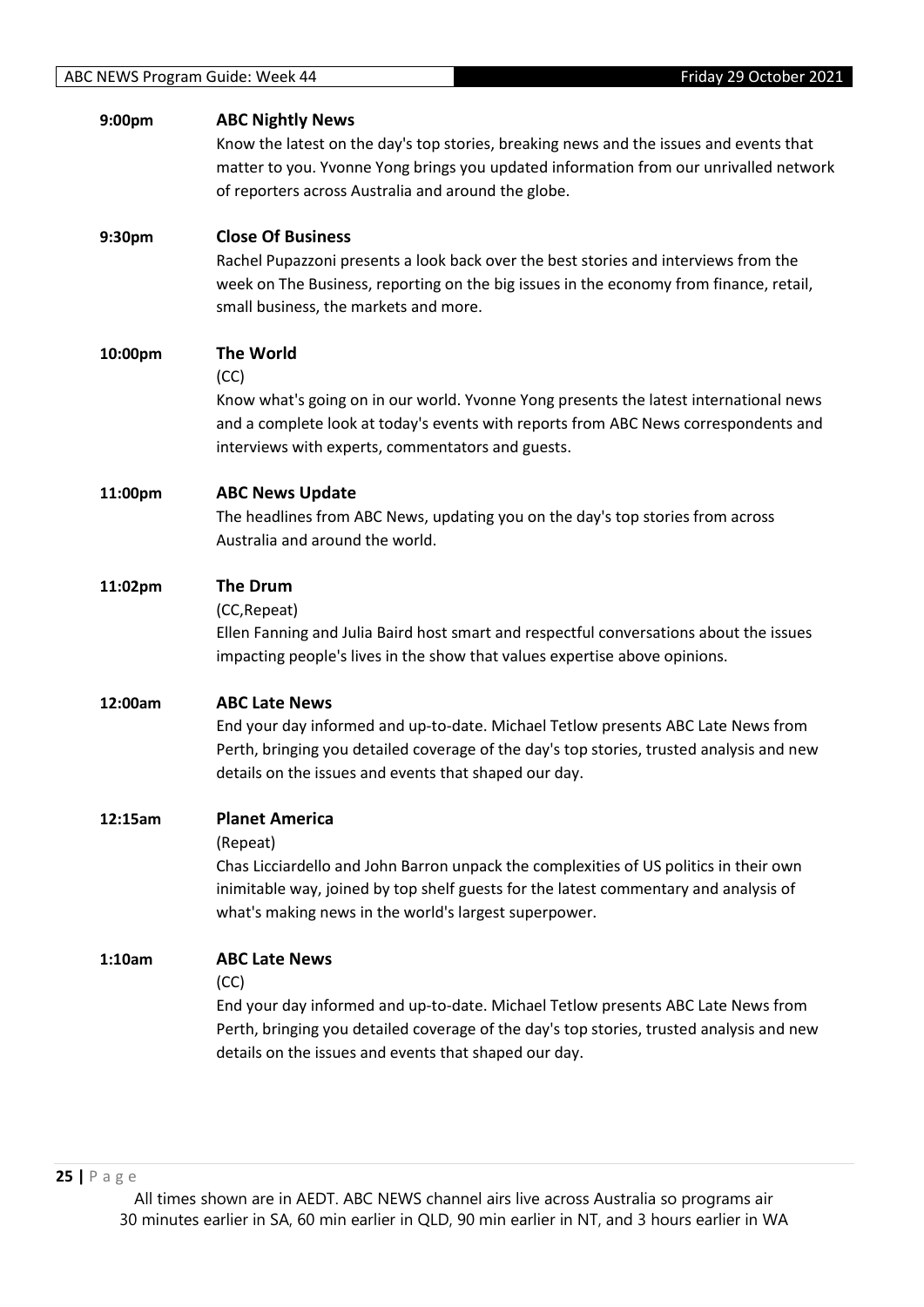| 1:30am | <b>Friday Briefing</b><br>(Repeat)<br>Every Friday Patricia Karvelas is joined by some of the country's leading commentators<br>and opinion makers for a thought-provoking and illuminating look back over the week to<br>unpick the issues and events making headlines.        |
|--------|---------------------------------------------------------------------------------------------------------------------------------------------------------------------------------------------------------------------------------------------------------------------------------|
| 2:00am | <b>DW News</b><br>Live from Berlin, our broadcast partner Deutsche Welle brings you the latest<br>international news, updated information on the Coronavirus pandemic and the day's top<br>stories from a European perspective.                                                 |
| 2:15am | <b>The Vaccine</b><br>(CC, Repeat)<br>Jeremy Fernandez is joined by Dr Norman Swan, Casey Briggs, medical experts and<br>health authorities to bring you everything you need to know about the rollout of the<br>COVID-19 vaccine and to answer your questions.                 |
| 2:30am | <b>The Drum</b><br>(CC, Repeat)<br>Ellen Fanning and Julia Baird host smart and respectful conversations about the issues<br>impacting people's lives in the show that values expertise above opinions.                                                                         |
| 3:30am | <b>DW Conflict Zone</b><br>From our broadcast partner Deutsche Welle, we go face-to-face with global decision-<br>makers, seeking straight answers to straight questions, putting the spotlight on<br>controversial issues and calling the powerful to account.                 |
| 4:00am | <b>The World</b><br>(CC, Repeat)<br>Know what's going on in our world. Yvonne Yong presents the latest international news<br>and a complete look at today's events with reports from ABC News correspondents and<br>interviews with experts, commentators and guests.           |
| 5:00am | <b>ABC News Update</b><br>(Repeat)<br>The headlines from ABC News, updating you on the day's top stories from across<br>Australia and around the world.                                                                                                                         |
| 5:00am | <b>Planet America</b><br>(CC, Repeat)<br>Chas Licciardello and John Barron unpack the complexities of US politics in their own<br>inimitable way, joined by top shelf guests for the latest commentary and analysis of<br>what's making news in the world's largest superpower. |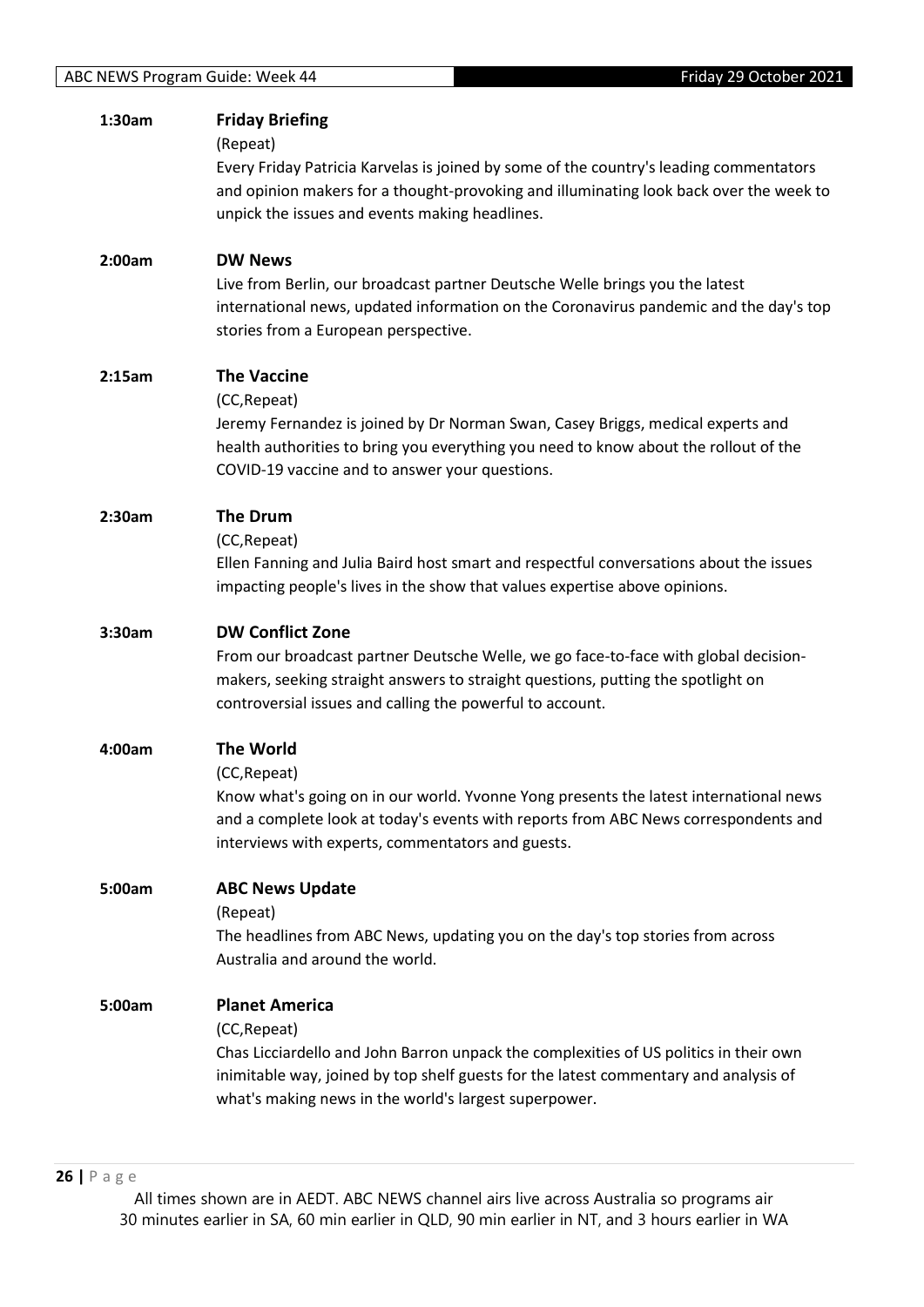# <span id="page-26-0"></span>**Saturday, 30 October 2021**

| 6:00am  | <b>ABC News Update</b>                                                                                                                                                                                                                  |
|---------|-----------------------------------------------------------------------------------------------------------------------------------------------------------------------------------------------------------------------------------------|
|         | The top stories from ABC News, updating you on the latest headlines and the overnight                                                                                                                                                   |
|         | news from across Australia and around the world.                                                                                                                                                                                        |
| 6:02am  | <b>Close Of Business</b>                                                                                                                                                                                                                |
|         | (Repeat)                                                                                                                                                                                                                                |
|         | Rachel Pupazzoni presents a look back over the best stories and interviews from the<br>week on The Business, reporting on the big issues in the economy from finance, retail,<br>small business, the markets and more.                  |
| 6:30am  | <b>The Breakfast Couch</b><br>(CC)                                                                                                                                                                                                      |
|         | Join Michael Rowland, Lisa Millar and the team for some of the best conversations as we<br>hear from some of the most informed and entertaining guests who have appeared on<br>News Breakfast.                                          |
| 7:00am  | <b>Weekend Breakfast</b>                                                                                                                                                                                                                |
|         | (CC)                                                                                                                                                                                                                                    |
|         | Start your weekend informed and fully up-to-date as Johanna Nicholson and Fauziah<br>Ibrahim bring you the latest news, in-depth analysis, politics, interviews, weather,                                                               |
|         | culture and global affairs. Plus sport with Jared Coote.                                                                                                                                                                                |
| 11:00am | <b>ABC News</b>                                                                                                                                                                                                                         |
|         | Miriam Corowa presents the latest from ABC News, following today's top stories and<br>coverage of events as they unfold. Plus original reporting, expert analysis and all the<br>updated news, sport, weather and information you need. |
| 11:30am | The World This Week                                                                                                                                                                                                                     |
|         | (CC)<br>Beverley O'Connor presents the week's best international stories from an Australian                                                                                                                                             |
|         | perspective, as seen by ABC News reporters posted in Europe, North America, the                                                                                                                                                         |
|         | Middle East, North Asia, South Asia and the Pacific.                                                                                                                                                                                    |
| 12:00pm | <b>ABC News</b>                                                                                                                                                                                                                         |
|         | (CC)                                                                                                                                                                                                                                    |
|         | Miriam Corowa presents the latest from ABC News, following today's top stories and<br>coverage of events as they unfold. Plus original reporting, expert analysis and all the<br>updated news, sport, weather and information you need. |
|         |                                                                                                                                                                                                                                         |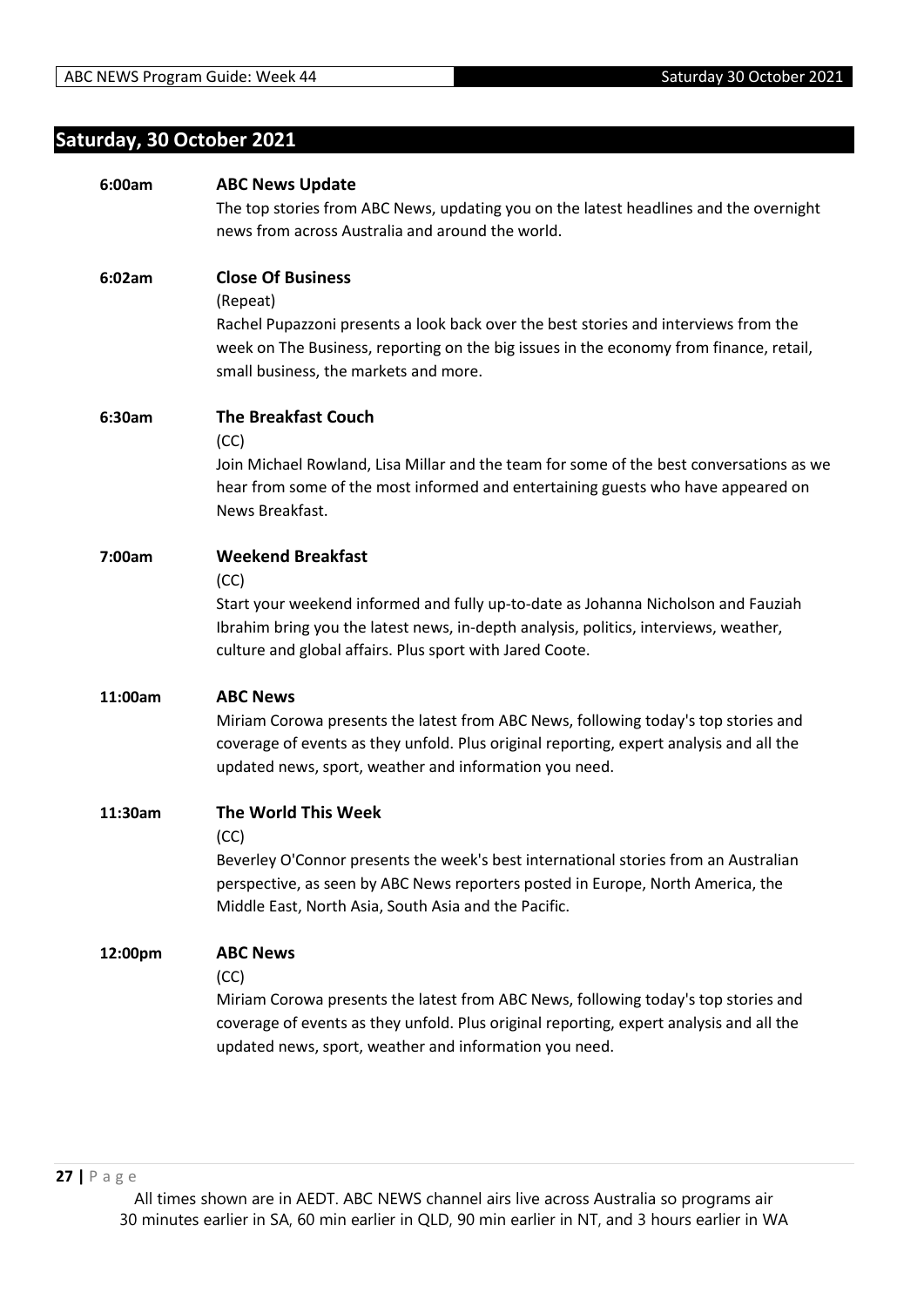| 12:30pm | <b>ABC News Regional</b><br>(CC)<br>The ABC's network of reporters across Australia bring you a closer look at what's making<br>headlines in regional and rural Australia, uncovering the news, views and what's really<br>going on outside the big cities.                     |
|---------|---------------------------------------------------------------------------------------------------------------------------------------------------------------------------------------------------------------------------------------------------------------------------------|
| 1:00pm  | <b>ABC News</b><br>Miriam Corowa presents the latest from ABC News, following today's top stories and<br>coverage of events as they unfold. Plus original reporting, expert analysis and all the<br>updated news, sport, weather and information you need.                      |
| 1:05pm  | <b>Planet America</b><br>(CC, Repeat)<br>Chas Licciardello and John Barron unpack the complexities of US politics in their own<br>inimitable way, joined by top shelf guests for the latest commentary and analysis of<br>what's making news in the world's largest superpower. |
| 2:00pm  | <b>ABC News</b><br>(CC)<br>Miriam Corowa presents the latest from ABC News, following today's top stories and<br>coverage of events as they unfold. Plus original reporting, expert analysis and all the<br>updated news, sport, weather and information you need.              |
| 2:30pm  | Landline<br>(CC, Repeat)<br>For 30 years Landline has been telling stories from the paddock to plate, covering crops,<br>climate, controversies and the characters of rural Australia. Connecting the city to the<br>country since 1991. Presented by Pip Courtney.             |
| 3:00pm  | <b>ABC News</b><br>Miriam Corowa presents the latest from ABC News, following today's top stories and<br>coverage of events as they unfold. Plus original reporting, expert analysis and all the<br>updated news, sport, weather and information you need.                      |
| 3:30pm  | <b>The Breakfast Couch</b><br>(CC, Repeat)<br>Join Michael Rowland, Lisa Millar and the team for some of the best conversations as we<br>hear from some of the most informed and entertaining guests who have appeared on<br>News Breakfast.                                    |
| 4:00pm  | <b>ABC News</b><br>Miriam Corowa presents the latest from ABC News, following today's top stories and<br>coverage of events as they unfold. Plus original reporting, expert analysis and all the<br>updated news, sport, weather and information you need.                      |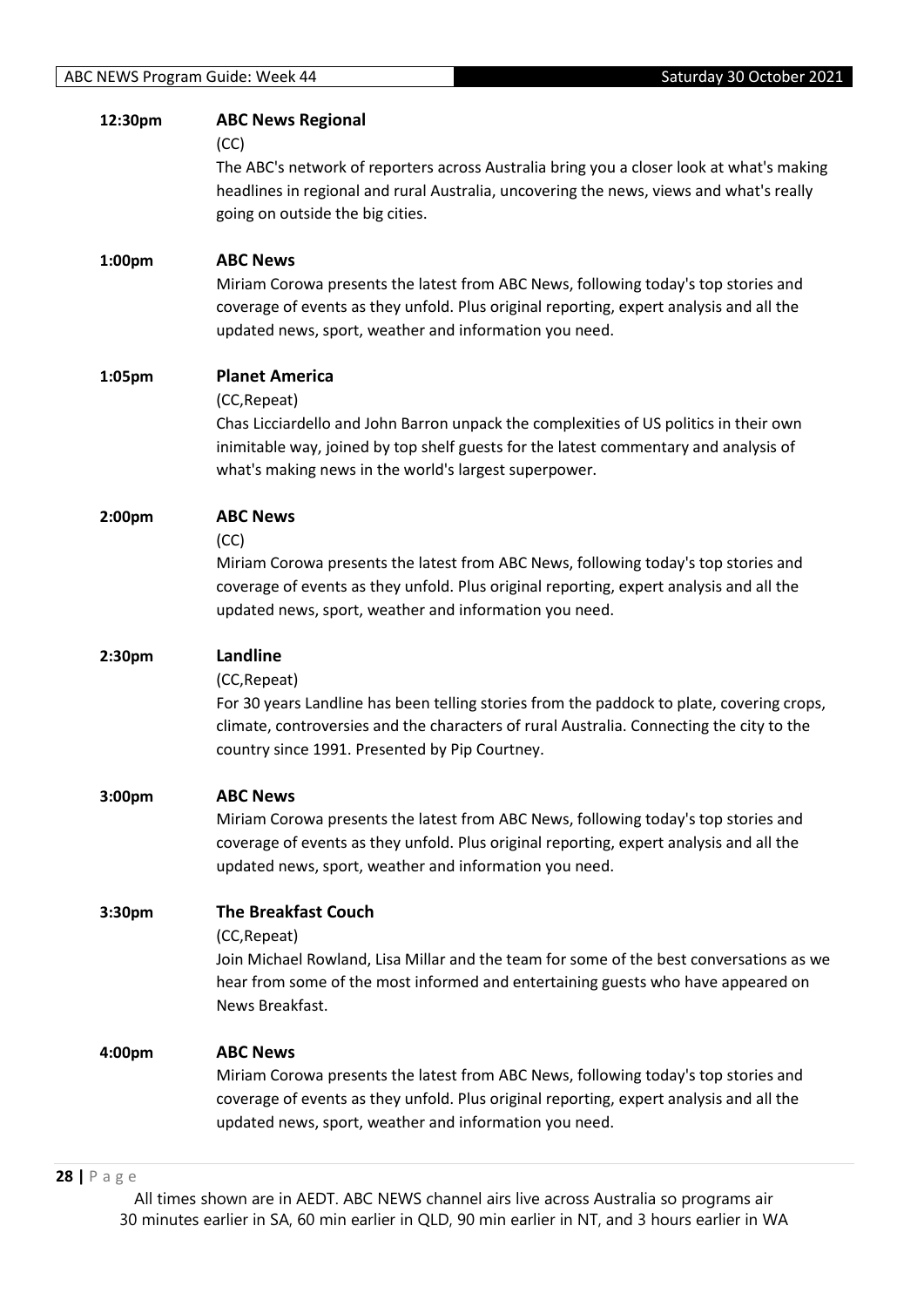| 4:30pm | Q+A Highlights<br>(CC)                                                                                                                                                              |
|--------|-------------------------------------------------------------------------------------------------------------------------------------------------------------------------------------|
|        | The show that puts you at the centre of the conversation. The highlights of Q+A as hosts                                                                                            |
|        | Virginia Trioli, David Speers and Stan Grant are joined by a panel with diverse opinions to                                                                                         |
|        | cover the topics that have everyone talking.                                                                                                                                        |
| 5:00pm | <b>ABC News</b>                                                                                                                                                                     |
|        | Miriam Corowa presents the latest from ABC News, following today's top stories and                                                                                                  |
|        | coverage of events as they unfold. Plus original reporting, expert analysis and all the<br>updated news, sport, weather and information you need.                                   |
|        |                                                                                                                                                                                     |
| 5:05pm | <b>Planet America</b>                                                                                                                                                               |
|        | (CC, Repeat)                                                                                                                                                                        |
|        | Chas Licciardello and John Barron unpack the complexities of US politics in their own<br>inimitable way, joined by top shelf guests for the latest commentary and analysis of       |
|        | what's making news in the world's largest superpower.                                                                                                                               |
| 6:00pm | <b>ABC Evening News</b>                                                                                                                                                             |
|        | Live across Australia, the latest from ABC News, following today's top stories and live                                                                                             |
|        | coverage of events as they unfold. Plus comprehensive analysis, context and original                                                                                                |
|        | investigations from ABC reporters around the world.                                                                                                                                 |
| 6:30pm | <b>ABC News Regional</b>                                                                                                                                                            |
|        | (CC, Repeat)                                                                                                                                                                        |
|        | The ABC's network of reporters across Australia bring you a closer look at what's making<br>headlines in regional and rural Australia, uncovering the news, views and what's really |
|        |                                                                                                                                                                                     |
|        |                                                                                                                                                                                     |
|        | going on outside the big cities.                                                                                                                                                    |
| 7:00pm | <b>ABC National News</b>                                                                                                                                                            |
|        | The top stories from ABC News and a complete summary of the day's events with                                                                                                       |
|        | reports from the scene and accurate analysis. Plus the latest sport and weather.                                                                                                    |
| 7:30pm | <b>Australian Story</b>                                                                                                                                                             |
|        | (CC,AD, Repeat)                                                                                                                                                                     |
|        | Putting the 'real' back into reality TV, the award-winning series with no narrator and no                                                                                           |
|        | agendas, just authentic stories told in people's own words. For 25 years we have been<br>telling the stories of extraordinary Australians.                                          |
| 8:00pm |                                                                                                                                                                                     |
|        | <b>ABC News Tonight</b><br>The top stories from ABC News and a complete summary of the day's events with                                                                            |
|        | reports from the scene and accurate analysis. Plus the latest sport and weather.                                                                                                    |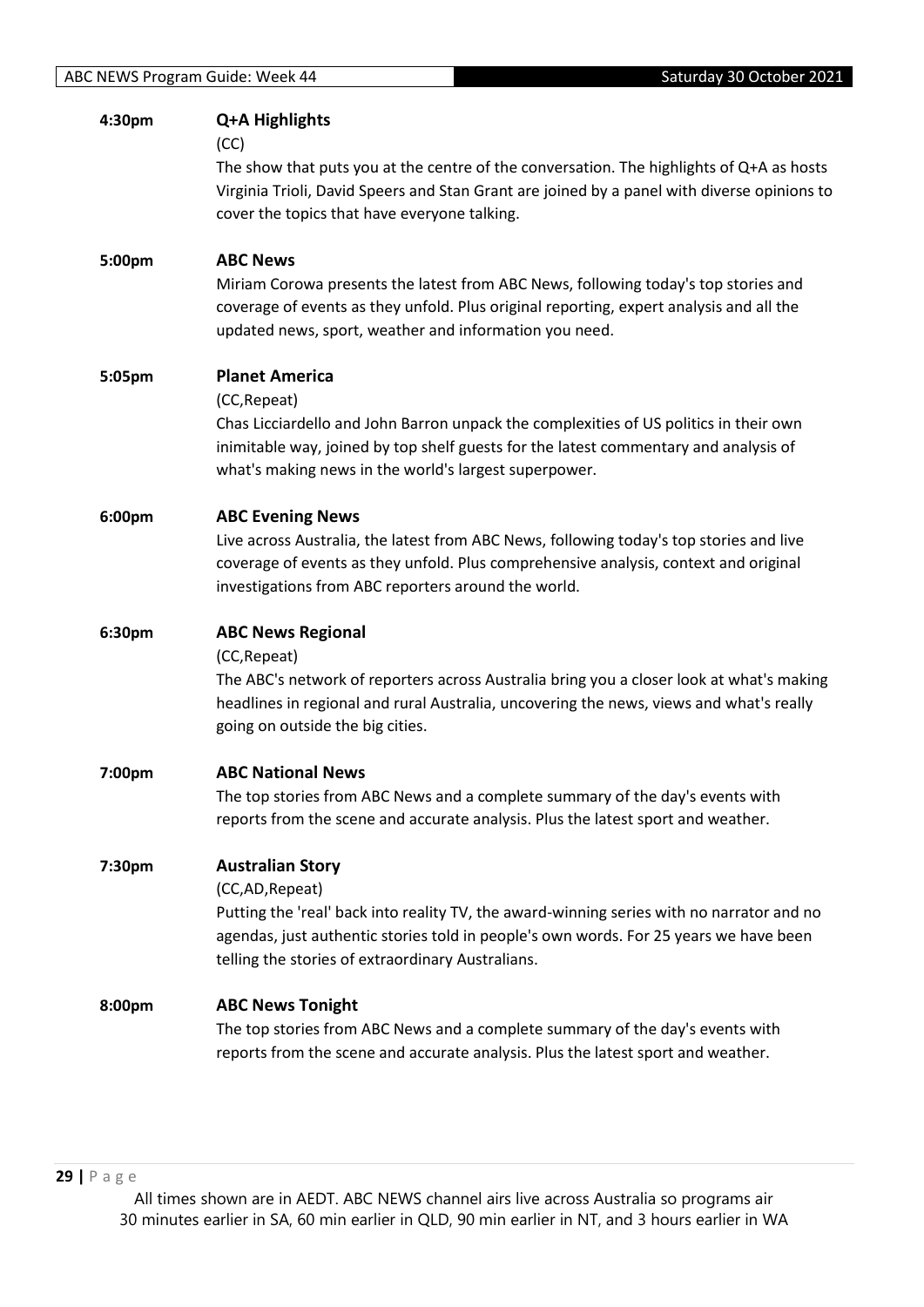| 8:10pm  | <b>Four Corners</b>                                                                      |
|---------|------------------------------------------------------------------------------------------|
|         | (CC,AD, Repeat)                                                                          |
|         | Holding power to account for 60 Years, Four Corners continues to expose scandals,        |
|         | trigger inquiries, lead national debate and confront the issues that matter to us all.   |
|         | Australia's premier investigative journalism program.                                    |
| 9:00pm  | <b>ABC Nightly News</b>                                                                  |
|         | Live across Australia, the latest from ABC News, following today's top stories and live  |
|         | coverage of events as they unfold. Plus comprehensive analysis, context and original     |
|         | investigations from ABC reporters around the world.                                      |
| 9:30pm  | Movin' To The Country: North Central Victoria                                            |
|         | (CC, Repeat, G)                                                                          |
|         | Kristy, Halina and Craig visit North Central Victoria and meet a refugee from Wall St, a |
|         | mother/daughter team doing fun things with rose petals, and a group of migrant women     |
|         | creating new lives for themselves.                                                       |
| 10:00pm | <b>ABC News Weekend</b>                                                                  |
|         | Live across Australia, the latest from ABC News, following today's top stories and live  |
|         | coverage of events as they unfold. Plus comprehensive analysis, context and original     |
|         | investigations from ABC reporters around the world.                                      |
|         |                                                                                          |
| 10:30pm | The World This Week                                                                      |
|         | (CC, Repeat)                                                                             |
|         | Beverley O'Connor presents the week's best international stories from an Australian      |
|         | perspective, as seen by ABC News reporters posted in Europe, North America, the          |
|         | Middle East, North Asia, South Asia and the Pacific.                                     |
| 11:00pm | <b>ABC Late News</b>                                                                     |
|         | (CC)                                                                                     |
|         | Live across Australia, the latest from ABC News, following today's top stories and live  |
|         | coverage of events as they unfold. Plus comprehensive analysis, context and original     |
|         | investigations from ABC reporters around the world.                                      |
| 11:30pm | <b>ABC News Regional</b>                                                                 |
|         | (CC, Repeat)                                                                             |
|         | The ABC's network of reporters across Australia bring you a closer look at what's making |
|         | headlines in regional and rural Australia, uncovering the news, views and what's really  |
|         | going on outside the big cities.                                                         |
| 12:00am | <b>ABC Late News</b>                                                                     |
|         | The final word on the day's top stories, with the latest news and updated information    |
|         | from Australia's most trusted news source.                                               |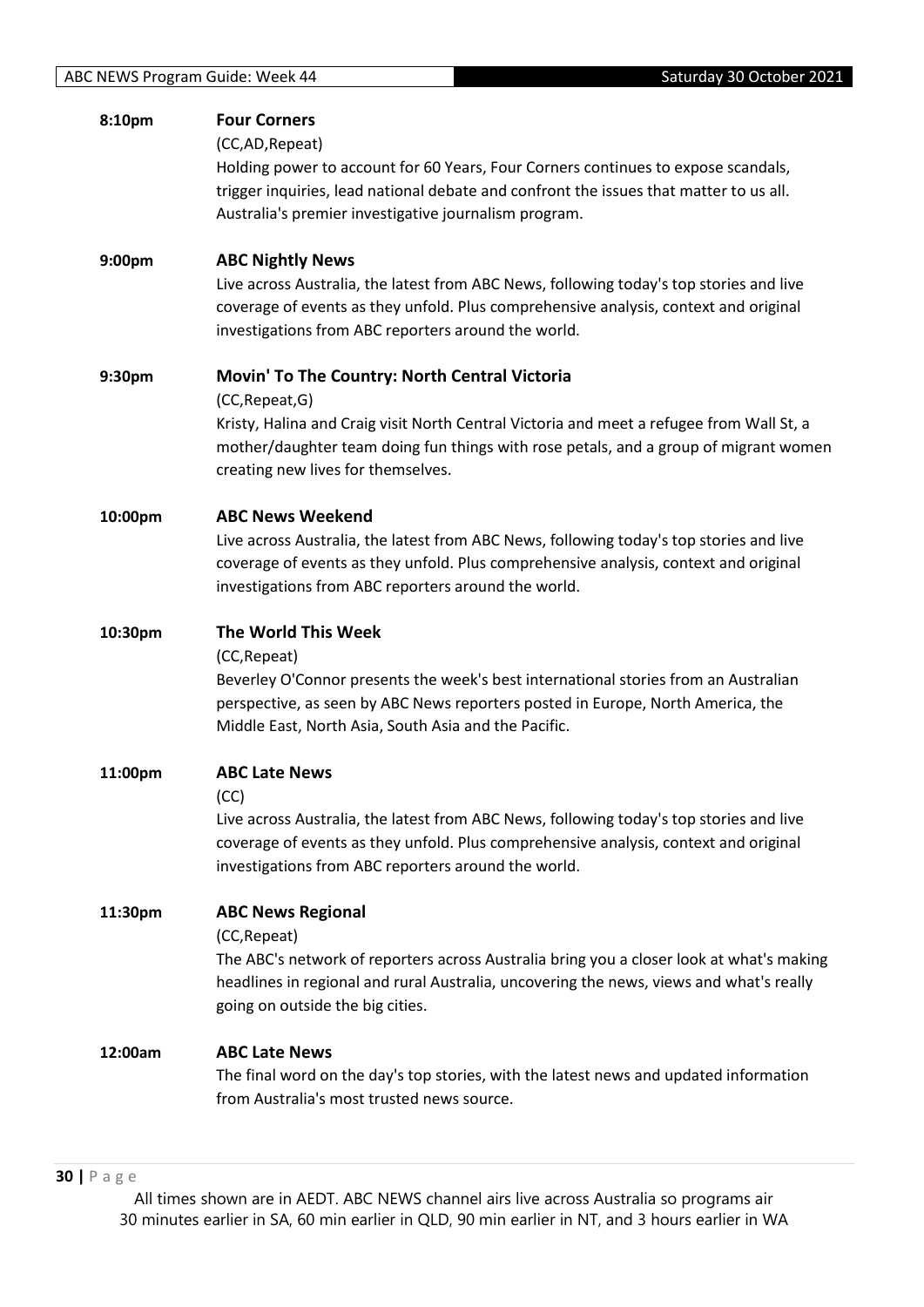| 12:15am | <b>Media Watch</b>                                                                        |
|---------|-------------------------------------------------------------------------------------------|
|         | (CC, Repeat, PG)                                                                          |
|         | Australia's leading forum for media analysis and comment, bringing you a fearless         |
|         | critique of the week's journalism. Presented by Paul Barry.                               |
|         |                                                                                           |
| 12:30am | <b>The Breakfast Couch</b>                                                                |
|         |                                                                                           |
|         | (CC, Repeat)                                                                              |
|         | Join Michael Rowland, Lisa Millar and the team for some of the best conversations as we   |
|         | hear from some of the most informed and entertaining guests who have appeared on          |
|         | News Breakfast.                                                                           |
|         |                                                                                           |
| 1:00am  | <b>DW News</b>                                                                            |
|         | Live from Berlin, our broadcast partner Deutsche Welle brings you the latest              |
|         | international news, updated information on the Coronavirus pandemic and the day's top     |
|         | stories from a European perspective.                                                      |
|         |                                                                                           |
| 1:15am  | <b>ABC Late News</b>                                                                      |
|         | (Repeat)                                                                                  |
|         | The final word on the day's top stories, with the latest news and updated information     |
|         | from Australia's most trusted news source.                                                |
| 1:30am  | Landline                                                                                  |
|         |                                                                                           |
|         | (CC, Repeat)                                                                              |
|         | For 30 years Landline has been telling stories from the paddock to plate, covering crops, |
|         | climate, controversies and the characters of rural Australia. Connecting the city to the  |
|         | country since 1991. Presented by Pip Courtney.                                            |
| 2:00am  | <b>DW News</b>                                                                            |
|         |                                                                                           |
|         | Live from Berlin, our broadcast partner Deutsche Welle brings you the latest news on the  |
|         | Coronavirus pandemic and the day's top stories from a European perspective.               |
| 2:15am  | <b>ABC Late News</b>                                                                      |
|         | (Repeat)                                                                                  |
|         | The final word on the day's top stories, with the latest news and updated information     |
|         | from Australia's most trusted news source.                                                |
|         |                                                                                           |
| 2:30am  | <b>DW Focus On Europe</b>                                                                 |
|         | From our broadcast partner Deutsche Welle, Focus On Europe puts the spotlight on          |
|         | people and asks what drives the people of Europe - politically, socially and culturally.  |
|         | What are their views, hopes and fears?                                                    |
|         |                                                                                           |
| 3:00am  | <b>DW News</b>                                                                            |
|         | Live from Berlin, our broadcast partner Deutsche Welle brings you the latest              |
|         | international news, updated information on the Coronavirus pandemic and the day's top     |
|         | stories from a European perspective.                                                      |
|         |                                                                                           |